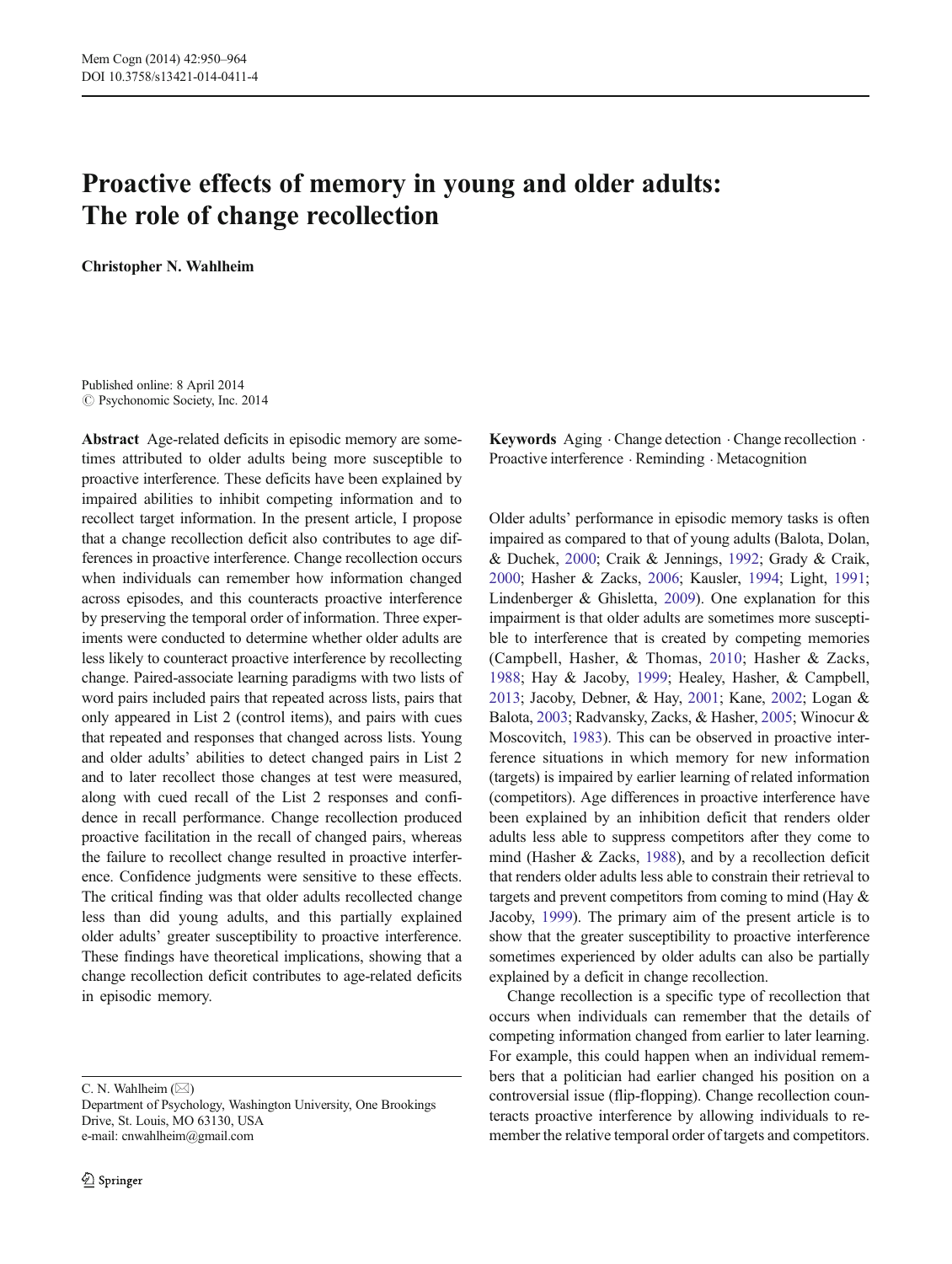This was recently demonstrated by Wahlheim and Jacoby [\(2013\)](#page-14-0) using variations of classic A–B, A–D paradigms. In their Experiment [1](#page-2-0), two lists of word pairs appeared with some pairs repeating across lists (A–B, A–B), others appearing as control items only in List 2 (A–B, C–D), and critical items appearing with the same cue in both lists with changed responses (A–B, A–D). Incidental learning instructions were given for List 1. During List 2, participants self-paced their study of pairs for an upcoming test and indicated when they detected changed pairs (A–B, A–D). On a final test, a remindings-report procedure was used to assess change recollection and its effects on recall of the List 2 responses. Participants were told to recall List 2 responses and to report whether another word came to mind prior to the responses they output. Instances in which List 1 responses were reported as coming to mind prior to the output responses were shown to be valid indices of change recollection, in that they occurred nearly exclusively for A–B, A–D pairs that had earlier been detected as changed (for converging evidence, see Jacoby & Wahlheim, [2013\)](#page-14-0). The critical finding was that List 2 recall for A–B, A–D items depended on the detection and recollection of change. When change was detected in List 2 and later recollected at test, performance on A–B, A–D items was greater than performance on control items, showing proactive facilitation. In contrast, when change was detected but not recollected, performance on A–B, A–D items was lower than performance on A–B, C–D items, showing proactive interference.

The mechanisms underlying these effects were explained by a memory-for-change account forwarded by Wahlheim and Jacoby ([2013\)](#page-14-0). Their account holds that when change is detected, a reminding episode (study-phase retrieval) is encoded into an integrated trace along with the responses from each list. At test, when change is recollected, the integrated trace is retrieved and the relative temporal order of responses is preserved by memory for the reminding episode that had fostered the integration of responses (for similar accounts, see Hintzman, [2010](#page-13-0); Tzeng & Cotton, [1980;](#page-14-0) Winograd & Soloway, [1985](#page-14-0)). In contrast, when change is detected but not recollected, competitors in List 1 are made more accessible by retrieval practice during List 2, but the accessibility of the competitors remains unopposed at the time of test, resulting in the competitors being stronger responses. The important proposal here is that change recollection is paramount in determining whether competing information produces proactive interference or proactive facilitation.

An age-related deficit in change recollection would render older adults less likely to remember the temporal order of competing information, and this might contribute to the greater susceptibility to proactive interference that they sometimes exhibit. In the present experiments, variations of A–B, A–D paradigms similar to that of Wahlheim and Jacoby [\(2013\)](#page-14-0) were used to determine whether older adults have a deficit in

change recollection. It is important to note here that change recollection refers to episodic memory for competing responses and the reminding episode that occurred when change was detected. This is different from general *recollection*, which refers to episodic memory for the responses presented in a specific list. A change recollection deficit could arise for older adults in at least three ways. First, if the availability of List 1 responses is lower for older adults due to a recollection deficit, then they would be less likely to detect change in List 2 and to later recollect change at test. Second, even when the availability of List 1 responses does not differ for young and older adults, a recollection deficit for older adults would still make them less likely to remember List 1 responses while studying List 2, thus impairing their detection and later recollection of change. Third, even when change detection does not differ between young and older adults, older adults might still remember fewer details of the change, thus impairing their ability to recollect the change later. These negative cascading effects were explored here across three experiments.

In each of the present experiments, word pairs appeared in two lists prior to a cued-recall test of List 2 responses. Pairs were repeated between lists (A–B, A–B), were only presented in List 2 (controls; A–B, C–D), or were changed between lists (A–B, A–D). The remindings-report procedure was employed to explain how age differences in proactive interference occur by examining the retrieval dynamics for A–B, A–D items. Consistent with Wahlheim and Jacoby [\(2013\)](#page-14-0), change recollection was indexed here as instances when List 1 responses were reported as coming to mind prior to the output responses. Recalling a List 1 response and then withholding it in favor of reporting another response was taken as evidence of remembering that a different response had appeared in List 2. However, note that recollecting change in this manner does not guarantee that the List 2 response will always be recalled. In addition to indexing change recollection, the remindingsreport procedure also provided information about general recollection ability, in the form of retrieval constraints. Recollection serves to restrict access to a set of potential responses by constraining retrieval, and this can be applied to specific lists or to the experimental context more generally. Thus, general recollection ability can be indexed by comparing the extent to which extralist responses are reported as coming to mind prior to the output responses, relative to the extent to which List 1 responses are reported. General recollection ability is preserved to the extent that the responses coming to mind prior to the responses output at test are more often from List 1 than from outside the experimental context (extralist responses).

The remindings-report procedure was used in all of the present experiments to examine age differences in change recollection and its effects on cued recall. It also allowed for an assessment of general recollection ability. In Experiment [3,](#page-9-0) a change detection measure was included in List 2 to examine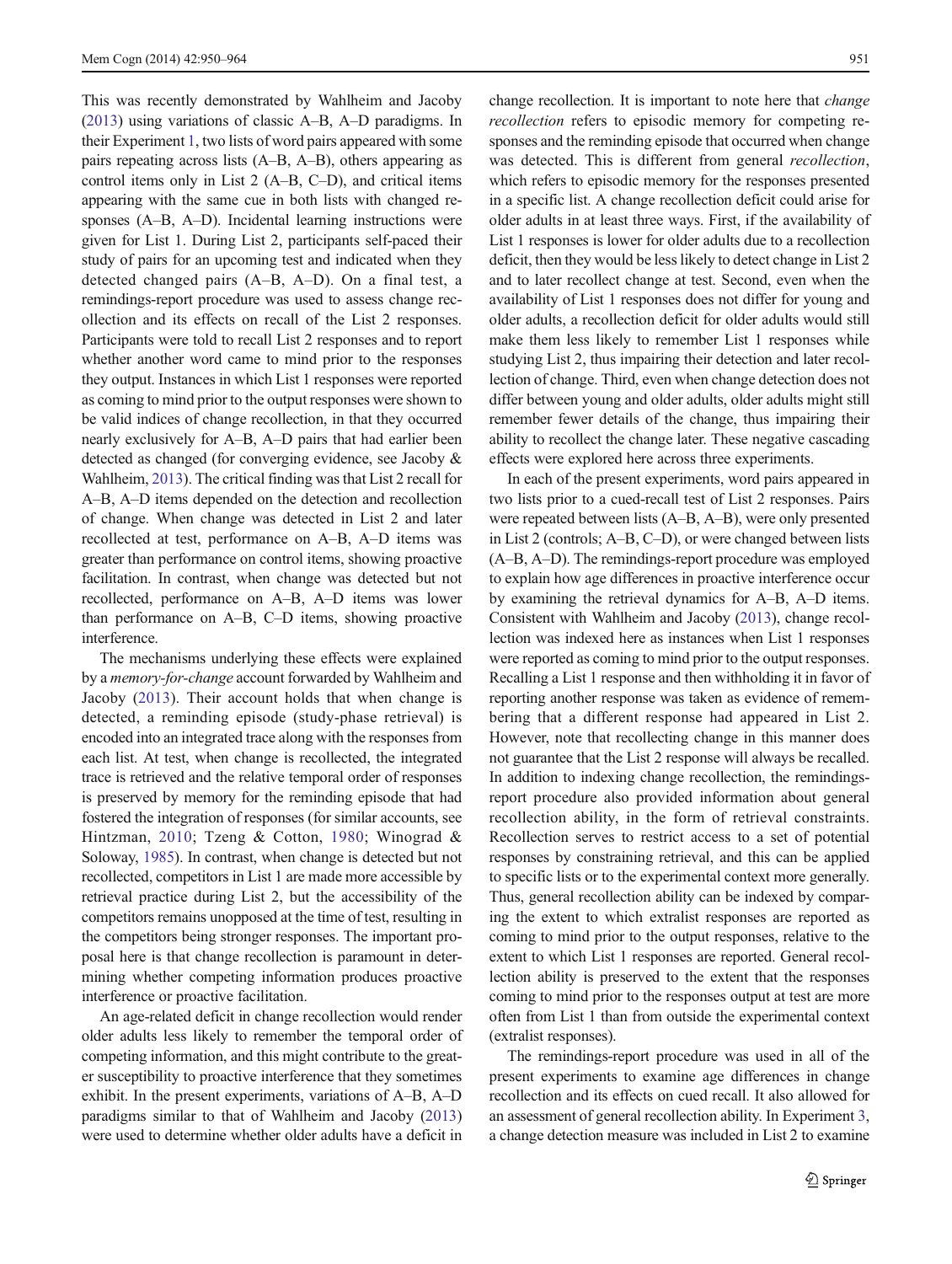<span id="page-2-0"></span>the combined effects of detection and recollection of change on cued recall. Change recollection and its effects were compared for young and older adults when List 1 availability was presumably lower for older adults (Exp. 1), when List 1 availability was equated for both age groups, but change detection was presumably lower for older adults (Exp. [2](#page-5-0)), and when change detection was equated for both age groups (Exp. [3\)](#page-9-0). Consistent with the earlier studies, proactive facilitation was expected in recall of A–B, A–D items when change was recollected, whereas proactive interference was expected when change was not recollected. These effects were expected to be enhanced in Experiment [3](#page-9-0) when change had been detected earlier. Older adults were expected to recollect change less often than young adults, and this would partially explain age differences in proactive interference when they were observed. Older adults were also expected to show a general recollection deficit as compared to young adults, in the form of a greater probability of extralist relative to List 1 responses coming to mind prior to the responses output at test.

Along with the remindings-report procedure, confidence judgments were collected at test in Experiments 1 and [2,](#page-5-0) to evaluate participants' sensitivity to the effects of change recollection on the recall of List 2 responses. One possibility is that when List 1 responses come to mind first, they create confusion about list membership for the subsequently output responses and decrease confidence judgments. Alternatively, when participants withhold List 1 responses that come to mind first, this could indicate their awareness of the temporal order of targets and competitors, resulting in increased confidence judgments. Preliminary evidence for the latter possibility was shown by Wahlheim [\(2011\)](#page-14-0), by predictions of memory performance for A–B, A–D items being higher when participants could remember that two responses were paired with the same cue. Given that young and older adults show similar metacognitive accuracy in a variety of memory tasks (see Dunlosky & Metcalfe, [2009](#page-13-0)), it is likely that both groups will be sensitive to the beneficial effects of change recollection on cued recall.

#### Experiment 1

The primary purpose of Experiment 1 was to compare change recollection and its effects on cued recall for young and older adults. Experiment 1 was also designed to test the memory-for-change account against an often-cited mediation account that can also explain why competing information does not always produce interference effects. The mediation account holds that when competing responses are associated, interference is diminished because the presentation of later responses increases the accessibility of prior responses. This account can handle the finding that

retroactive interference is eliminated when responses are strong associates (e.g., Barnes & Underwood, [1959\)](#page-13-0), because increased activation of the first response makes it more likely to be recalled. However, increasing the accessibility of the first response would also increase proactive interference, so a mediation account cannot explain why proactive interference is not always obtained. A memory-for-change account can explain a lack of proactive interference in overall performance being due to the offsetting effects of proactive facilitation and proactive interference, depending on whether change was recollected. Here, the relationships between competing responses were varied to show that change recollection can counteract proactive interference in the absence of associations between responses, which could not be accommodated by a mediation account.

#### Method

Participants Groups of 36 young adults (26 women, 10 men;  $M_{\text{age}} = 19.31 \text{ years}, SD = 1.12, age range 18–22 years) and 36$ older adults (27 women, nine men;  $M_{\text{age}} = 75.81$ ,  $SD = 6.46$ , age range 63–86 years) were recruited from the participant pools at Washington University. The compensation for young adults was partial course credit or \$10/h, and the compensation for older adults was \$10/h. The mean score on the Vocabulary subtest of the Shipley Institute of Living Scale (Shipley, [1986](#page-14-0)) was lower for young adults  $(M = 34.00, SD = 2.96)$  than for older adults  $(M = 36.11,$  $SD = 2.08$ ,  $t(70) = -3.50$ ,  $p < .001$ .

Design and materials A 3 (Item Type: A–B, A–B vs. A–B, C–D vs. A–B, A–D)  $\times$  3 (Associations: all-associated vs. cue– response-only vs. unrelated)  $\times$  2 (Age: young vs. older) mixed design was used. Item type and associations were manipulated within subjects, and age was a between-subjects variable.

The materials consisted of 99 three-word sets. Each set contained a cue (e.g., debate) and two responses (e.g., talk, speech). Three groups of 33 sets were created, with each group representing one of the associations conditions. In each condition, associative strengths were indexed according to the Nelson, McEvoy, and Schreiber [\(1998](#page-14-0)) norms. The all-associated sets (e.g., debate–talk, debate–speech) contained cues with forward associations to responses  $(M = .03, SD = .02, range)$ .01–.09) and responses with forward and backward associations between each other  $(M = .14, SD = .15, \text{ range } .01-55)$ . The cue–response-only sets (e.g., pearl–jewelry, pearl–harbor) contained forward associations from the cues to the responses  $(M = .03, SD = .02, range .01-.09)$  and no associations between responses. The unrelated sets (e.g., glow–plan, glow–seed) contained no associations.

The lengths of the cues and responses were matched across groups  $(M = 4.94, SD = 0.26, range 3–8 letters)$ . Word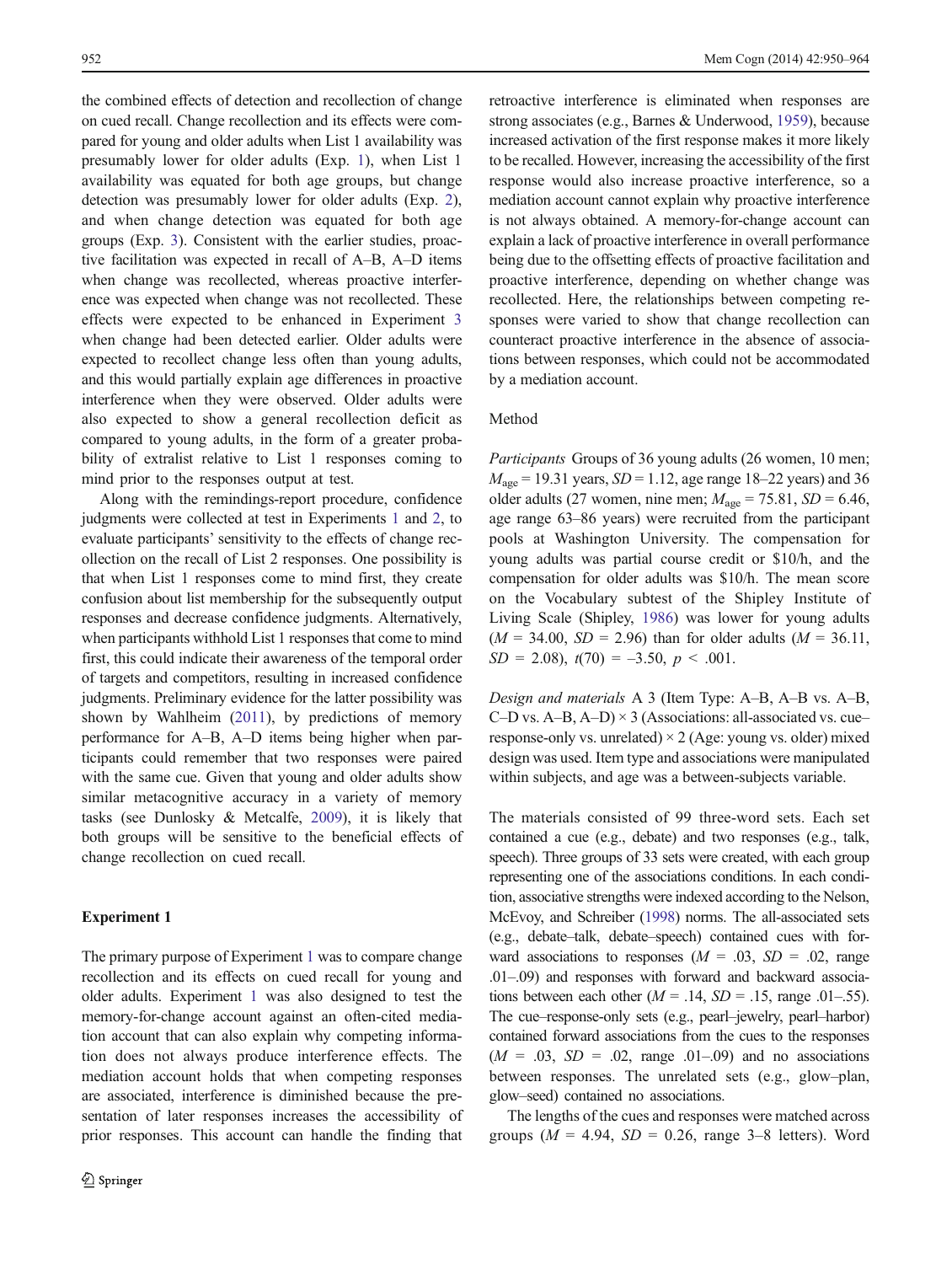frequency was indexed according to the English Lexicon Project database (Balota et al., [2007](#page-13-0)). Log Hyperspace Analog to Language frequencies (Lund & Burgess, [1996\)](#page-14-0) were matched for the cues and responses across groups  $(M = 9.63, SD = 0.42, range 4.73–14.73)$ . Each 33-set group was then divided into three 11-set subgroups matched on the above dimensions. In each subgroup, ten sets served as critical items and one set served as primacy and recency buffers. Subgroups were rotated through item type conditions and served equally often across experimental formats.

Item types were created by varying the relationship between pairs in Lists 1 and 2. A–B, A–B items consisted of the same cues and responses in each list; A–B, C–D items were only presented in List 2; and A–B, A–D items had the same cues in each list, with responses being changed between lists. The assignments of responses to lists for A–B, A–D items were counterbalanced such that responses were presented equally often in each list across the six experimental formats.

Procedure There were three phases: List 1, List 2, and test. For List 1, 66 word pairs appeared three times each (198 presentations). Of the 66 pairs, 33 came from each of the A–B, A–B and A–B, A–D conditions; and of the 33 in each of those conditions, 11 came from each of the associations conditions. Pairs appeared repeatedly to increase their accessibility, so that they could be remembered in List 2. Pairs appeared for 2 s each, followed by a 500-ms interstimulus interval (ISI) in a pseudorandom order, with the restriction that no pairs from the same condition appeared more than three times consecutively. Participants read the pairs aloud.

In List 2, 99 word pairs (33 per item type) appeared for 3 s each, followed by a 500-ms ISI. The first three pairs were primacy buffers, the last six pairs were recency buffers, and the 90 pairs in between were critical items. Participants read the pairs aloud and studied them for an upcoming test. They were told that List 2 pairs would be repetitions of List 1 pairs, would be new to List 2, or would have cues from List 1 with changed responses. They were also told that noticing changes would help them remember those pairs, so they should look out for changes.

At test, a practice phase with nine buffer items appeared first, followed by the actual test of 90 critical items. Cues appeared with a question mark (e.g., debate–?), and participants attempted to recall the List 2 responses, guessing if necessary. Following recall of each item, they reported whether another word had come to mind prior to the response they gave (i.e., the remindings-report procedure). The prompt "Did another word come to mind?" appeared, and participants clicked either "Yes" or "No" in boxes displayed below. When they responded "Yes," they were

asked to report the other word that came to mind. In earlier studies, participants sometimes experienced two words coming to mind simultaneously, but these instances were reported rarely. Participants were told that if this happened, they should first give the response that they thought was from List 2 and then report the other response as coming to mind first. Finally, participants gave confidence ratings for List 2 recall of each item on a scale from 0 *(wild guess)* to 100 (certain correct). All responses were made aloud and recorded by an experimenter.

Results and discussion

The significance level in the following experiments was  $\alpha = .05$ . Variations in degrees of freedom reflect differences in the numbers of participants included in conditional analyses.

Cued recall Table [1](#page-4-0) (top rows) shows that overall, memory performance was higher for young than for older adults  $(.40 \text{ vs. } .26), F(1, 70) = 17.18, p < .001, \eta_p^2 = .20.$  An effect of associations,  $F(2, 140) = 246.79, p < .001, \eta_p^2 = .78$ , showed greater performance in the cue–response-only than in the all-associated condition (.43 vs. .38), and in the allassociated than in the unrelated condition (.38 vs. .17), smallest  $t(71) = 4.82$ ,  $p < .001$ . The advantage in the cueresponse-only condition was likely due to those words being more concrete than those in the other conditions according to the MRC database (Wilson, [1988](#page-14-0)), and the disadvantage for unrelated pairs occurred because there were no associations. Performance did not differ for A–B, A–D and A–B, C–D items (.22 vs. .23),  $t(71) = 1.67$ ,  $p = .10$ , and the advantage for A–B, A–B over A–B, C–D items was largest for cue–response-only items and smallest for unrelated items,  $F(4, 280) = 4.94$ ,  $p = .001$ ,  $\eta_p^2 = .07$ , consistent with the differences in overall recall performance.

Remindings-report responses Table [2](#page-4-0) displays the probabilities of responses being reported as coming to mind prior to the responses output at test. These probabilities represent the numbers of A–B, A–D items for which each type of response was reported as coming to mind first, divided by the total number of A–B, A–D items. The top rows show a deficit in change recollection for older adults. List 1 responses were reported as coming to mind prior to the output responses more often for young than for older adults (.16 vs. .08),  $F(1, 70) = 7.39, p < .01, \eta_p^2 = .10$ . In addition, change recollection also occurred more often when relationships were present among the cues and responses, as indicated by an effect of associations,  $F(2, 140) = 30.15$ ,  $p < .001$ ,  $\eta_p^2 = .30$ . List 1 responses came to mind first more often for the all-associated and cue–response-only conditions than for the unrelated condition for both young and older adults, smallest  $t(71) = 6.80, p < .001$ . No Age  $\times$  Associations interaction was apparent,  $F(2, 140) = 1.61$ ,  $p = .20$ ,  $\eta_p^2 = .02$ .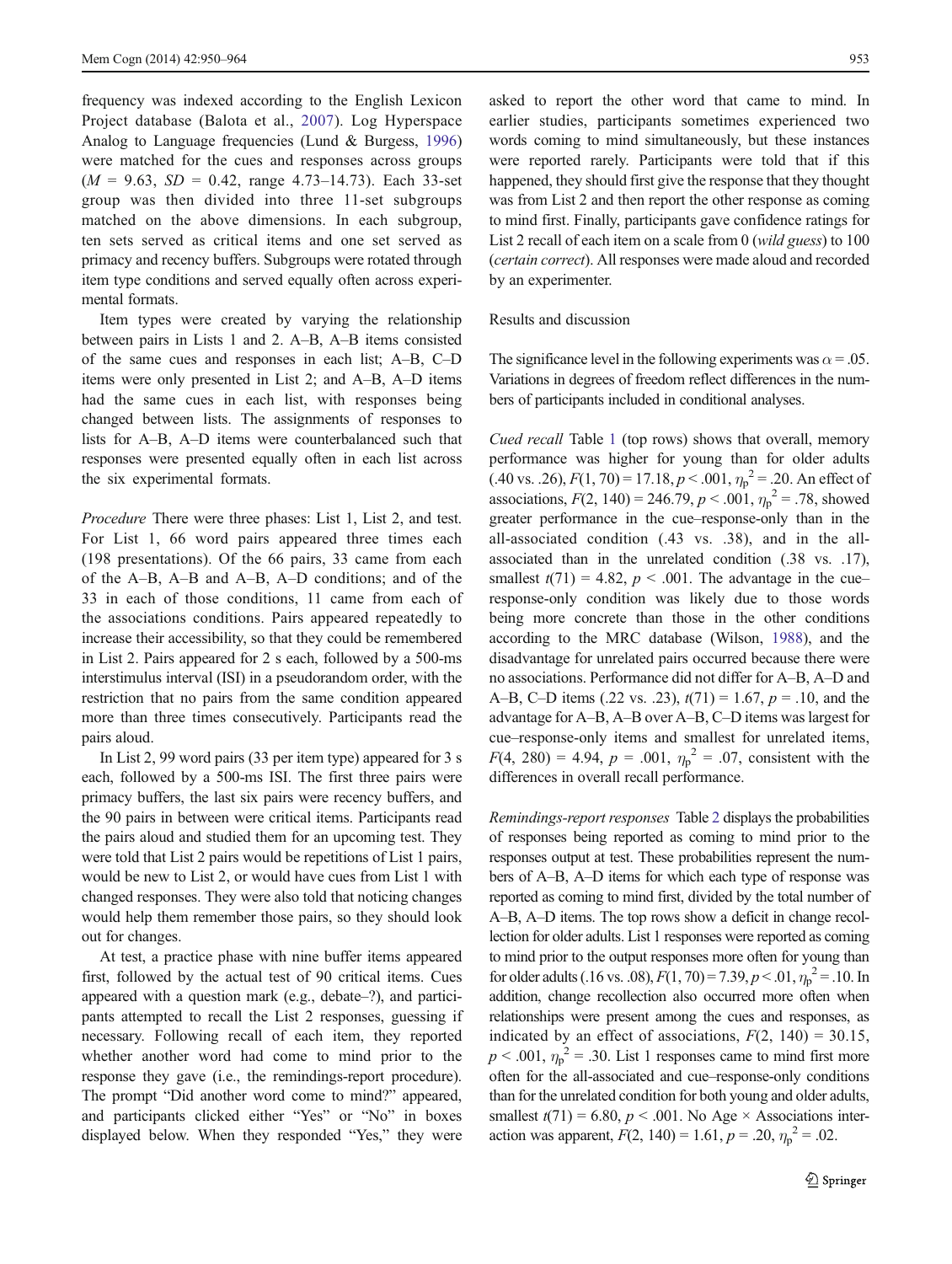| Experiment   | Age   | Associations / List 1 Presentations | Item Type  |            |            |
|--------------|-------|-------------------------------------|------------|------------|------------|
|              |       |                                     | $A-B, A-B$ | $A-B, C-D$ | $A-B, A-D$ |
| Experiment 1 | Young | All-associated                      | .65(.04)   | .34(.03)   | .36(.03)   |
|              |       | Cue–response-only                   | .74(0.04)  | .40(0.04)  | .35(.06)   |
|              |       | Unrelated                           | .47(0.05)  | .15(.02)   | .12(0.02)  |
|              | Older | All-associated                      | .48(.04)   | .21(0.03)  | .22(.03)   |
|              |       | Cue–response-only                   | .63(0.04)  | .25(.04)   | .22(.03)   |
|              |       | Unrelated                           | .23(.05)   | .03(0.02)  | .03(0.02)  |
| Experiment 2 | Young | Six List 1 presentations            | .86(.03)   | .38(.02)   | .40(0.03)  |
|              |       | Two List 1 presentations            | .81(.03)   | .38(.02)   | .46(.03)   |
|              | Older | Six List 1 presentations            | .64(.04)   | .21(.02)   | .18(.02)   |
|              |       | Two List 1 presentations            | .55(.04)   | .21(.02)   | .25(.02)   |
| Experiment 3 | Young |                                     | .83(.04)   | .52(.04)   | .48(.04)   |
|              | Older |                                     | .67(0.04)  | .38(.04)   | .25(.04)   |

<span id="page-4-0"></span>Table 1 Probabilities of correct recall of List 2 responses as a function of age, associations, List 1 presentations, and item type: Experiments [1](#page-2-0)–[3](#page-9-0)

In Experiment [2,](#page-5-0) A–B, C–D items were not subjected to the List 1 presentation manipulation. Consequently, performance on those items is displayed twice for each age group (once for each List 1 presentation condition) for comparisons between A–B, A–B and A–B, A–D items. Standard errors of the means are presented in parentheses.

An alternative interpretation of the finding that older adults reported List 1 responses as coming to mind prior to the output responses less often than did young adults is that this reflected older adults' poorer overall memory for responses from both lists. If this is correct, then older adults should also have mistakenly recalled fewer List 1 intrusions on A–B, A–D items. Against this possibility, an Age  $\times$  Associations interaction,  $F(2, 140) = 4.55$ ,  $p = .01$ ,  $\eta_p^2 = .06$ , showed that young and older adults did not differ in their probabilities of List 1 intrusions in the all-associated (.28 vs. .26) and cue–response-

only conditions (.32 vs. .34), largest  $t(70) = 0.66$ ,  $p = .51$ , but young adults did show more intrusions in the unrelated condition (.20 vs. .08),  $t(70) = 3.41$ ,  $p = .001$ . The difference in the unrelated condition can be largely dismissed due to low levels of performance. These results show that older adults reported List 1 responses as coming to mind prior to output responses less often than young adults because they were less likely to withhold them in favor of reporting List 2 responses.

Older adults also showed diminished general recollection ability, as compared to young adults. An Age  $\times$  Response

Table 2 Probabilities of responses reported as coming to mind prior to the responses output at test on A–B, A–D items, as a function of age, associations, List 1 presentations, and response type: Experiments [1](#page-2-0)–[3](#page-9-0)

| Experiment   | Age   | Associations / List 1 Presentations | Response Type                |           |           |                |
|--------------|-------|-------------------------------------|------------------------------|-----------|-----------|----------------|
|              |       |                                     | List 1 (Change Recollection) | Extralist | List 2    | No Other First |
| Experiment 1 | Young | All-associated                      | .21(.03)                     | .08(.02)  | .02(0.01) | .69(0.03)      |
|              |       | Cue–response-only                   | .20(.03)                     | .08(.02)  | .02(0.01) | .70(0.03)      |
|              |       | Unrelated                           | .06(.02)                     | .11(0.03) | .01(0.01) | .82(.03)       |
|              | Older | All-associated                      | .10(0.03)                    | .09(0.02) | .01(0.01) | .80(.03)       |
|              |       | Cue–response-only                   | .13(0.03)                    | .13(0.03) | .01(0.01) | .73(0.04)      |
|              |       | Unrelated                           | .02(0.01)                    | .10(0.03) | .00(.00)  | .88(0.03)      |
| Experiment 2 | Young | Six List 1 presentations            | .35(.03)                     | .10(0.02) | .01(0.01) | .54(.03)       |
|              |       | Two List 1 presentations            | .29(0.03)                    | .11(02)   | .01(0.01) | .59(.04)       |
|              | Older | Six List 1 presentations            | .14(0.03)                    | .16(.02)  | .02(0.01) | .68(.04)       |
|              |       | Two List 1 presentations            | .10(0.02)                    | .21(.03)  | .01(0.01) | .68(.04)       |
| Experiment 3 | Young |                                     | .32(.05)                     | .06(.02)  | .03(0.01) | .59(.04)       |
|              | Older |                                     | .16(0.04)                    | .09(0.03) | .03(0.01) | .72(0.05)      |

The probabilities displayed above represent the average numbers of responses of each type that were reported as coming to mind prior to responses output at test for A–B, A–D items, divided by the total number of A–B, A–D items. Standard errors of the means are presented in parentheses.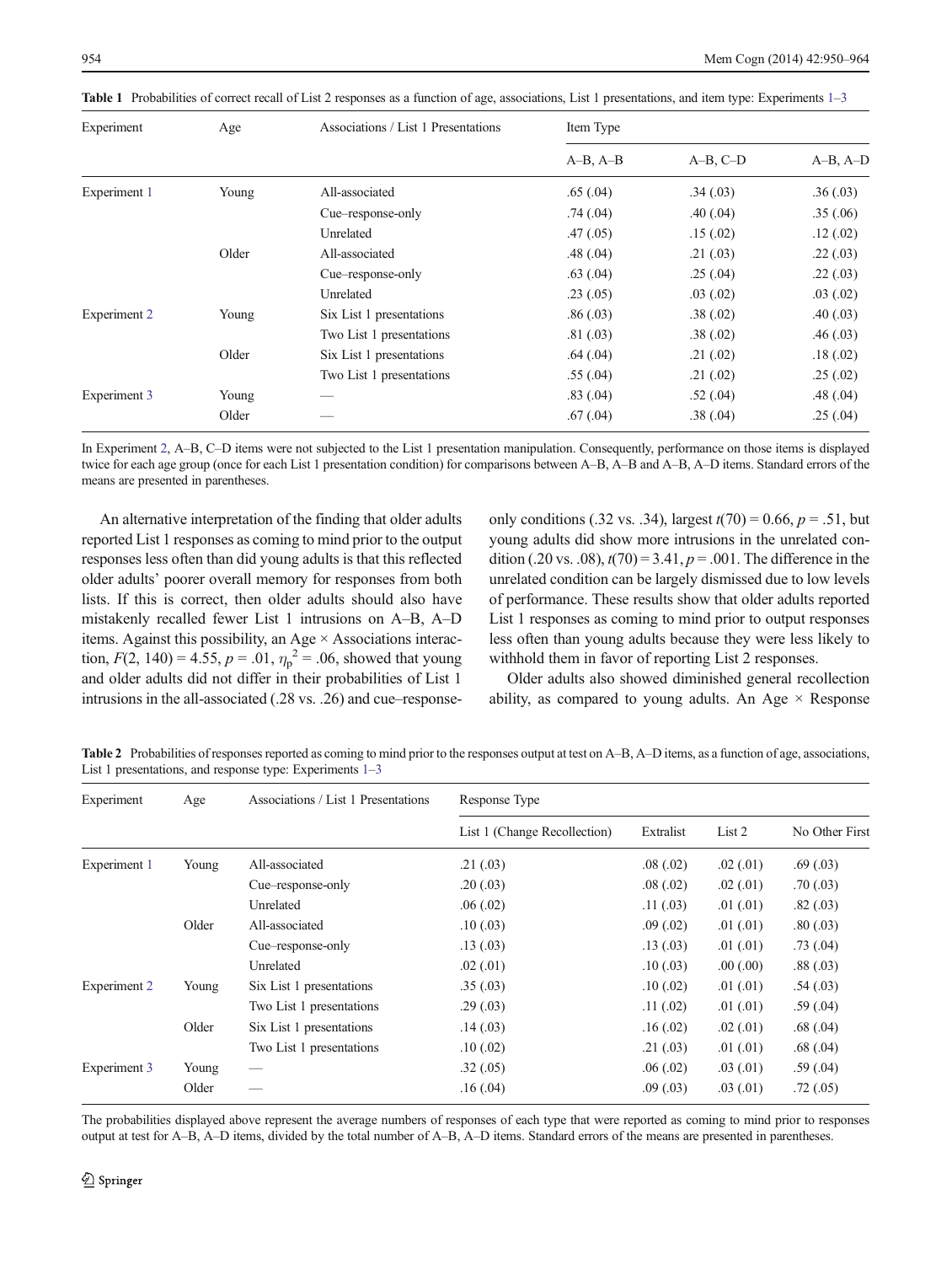<span id="page-5-0"></span>Type interaction,  $F(1, 70) = 4.51$ ,  $p = .04$ ,  $\eta_p^2 = .06$ , revealed that older adults reported List 1 responses as coming to mind first as often as extralist responses (.08 vs. .10),  $F(1, 35) =$ 0.69,  $p = .41$ ,  $\eta_p^2 = .02$ , whereas young adults reported List 1 responses as coming to mind first more often than extralist responses (.16 vs. .09),  $F(1, 35) = 4.81$ ,  $p = .04$ ,  $\eta_p^2 = .12$ . However, a Response Type  $\times$  Associations interaction,  $F(2, 140) = 20.11, p < .001, \eta_p^2 = .22$ , showed that this effect was restricted to items with associations among the cues and responses, in that extralist responses came to mind first more often than List 1 responses for unrelated items (.10 vs. .04),  $F(1, 70) = 7.50$ ,  $p = .008$ ,  $\eta_p^2 = .10$ . This effect did not interact with age,  $F(1, 70) = 0.63$ ,  $p = .43$ ,  $\eta_p^2$  < .01. Finally, List 2 responses were seldom reported as coming to mind prior to output responses.

Cued recall conditionalized on change recollection The finding above that cued recall did not differ for A–B, C–D and A– B, A–D items leaves open the possibility that performance on A–B, A–D items reflected a mixture of proactive facilitation and proactive interference that depended on change recollection. The following conditional analyses compared young and older adults within each associations condition separately, to maximize observations. A–B, A–D items for which change was recollected are instances in which a List 1 response was reported as coming to mind before the response output, and those items are denoted as  $A-B$ ,  $A-D_{CR}$ . A–B, A–D items for which change was not recollected are instances in which no other response was reported as coming to mind first, and those instances are denoted as  $A-B$ ,  $A-D_{CNR}$ . Cued recall of both types of A–B, A–D items was compared with that for A–B, C–D items to assess the effects of change recollection.

Table [3](#page-6-0) (top rows) shows that performance was significantly better for  $A-B$ ,  $A-D_{CR}$  than for  $A-B$ ,  $C-D$ items in the all-associated (.78 vs. .30) and cue–response-only (.67 vs. .34) conditions, smallest  $F(1, 42) = 35.89, p < .001$ ,  $\eta_p^2$  = .46, and numerically better in the unrelated condition  $(.30 \text{ vs. } .12)$ ,  $F(1, 18) = 2.46$ ,  $p = .14$ ,  $\eta_p^2 = .12$ . None of these effects interacted with age, largest  $F(1, 46) = 0.87$ ,  $p = .36$ ,  $\eta_p^2$  = .02. In contrast, performance was significantly lower for A–B, A– $D_{CNR}$  than for A–B, C–D items in the allassociated (.20 vs. .30) and cue–response-only (.22 vs. .34) conditions, smallest  $F(1, 46) = 9.19$ ,  $p = .004$ ,  $\eta_p^2 = .17$ , and marginally lower in the unrelated condition (.04 vs. .12),  $F(1, 18) = 3.47, p = .08, \eta_p^2 = .16$ . None of these effects interacted with age, largest  $F(1, 42) = 2.40, p = .13, \eta_p^2 = .05$ . Consistent with the memory-for-change account, proactive facilitation occurred when change was recollected, whereas proactive interference occurred when change was not recollected for both young and older adults. Critically, these effects were obtained in the cue–response-only condition, wherein responses were not associated with each other, which cannot be accommodated by a mediation account.

Confidence conditionalized on change recollection Table [4](#page-6-0) (top rows) displays confidence judgments for A–B, A–D items conditionalized on change recollection. Confidence was not compared for A–B, A–D and A–B, C–D items as with cued recall, because repeating cues across lists increases their familiarity and artificially inflates the magnitude of judgments (e.g., Metcalfe, Schwartz, & Joaquim, [1993](#page-14-0)). Confidence was greater for A–B, A– $D_{CR}$  than for A–B, A– $D_{CNR}$  items in the allassociated (.75 vs. .45) and cue–response-only (.66 vs. .54) conditions, smallest  $F(1, 42) = 6.79$ ,  $p = .01$ ,  $\eta_p^2 = .14$ , and a numeric difference in this direction emerged for the unrelated condition (.40 vs. .34),  $F(1, 18) = 0.43$ ,  $p = .52$ ,  $\eta_p^2 = .02$ . None of these effects interacted with age, largest  $F(1, 18) = 1.00$ ,  $p = .33$ ,  $\eta_p^2 = .05$ . These results show that young and older adults were both sensitive to the benefits of change recollection on cued recall.

Item effects One concern with conditionalized data is that the results could simply be explained by item selection effects. Here, the effects of change recollection on cued recall could have been due to the sorting of items on the basis of retrievability. To eliminate this item selection artifact, a hierarchical regression with items as the units of analysis was conducted to examine whether unique variance in A–B, A–D recall could be explained by change recollection when controlling for differences in item memorability. The predictors in the model included age group in the first step, item differences (A–B, C– D recall performance) in the second step, change recollection in the third step, two-way interactions in the fourth step, and the three-way interaction in the fifth step. The outcome variable was cued recall on A–B, A–D items. Table [5](#page-7-0) (left data column) shows that age and item differences explained unique variance in A–B, A–D recall, but that change recollection explained variance in A–B, A–D recall above and beyond age and item differences. No unique variance in A–B, A–D recall was explained by the interactions. These results show that the benefits of change recollection on cued recall could not be fully explained by item differences.

## Experiment 2

Experiment [1](#page-2-0) showed that older adults were less able to recollect that responses changed between List 1 and List 2 at the time of test. This was likely due to older adults being less able to remember List 1 responses while they were studying List 2 because of decreased availability of List 1 responses. Experiment 2 examined whether older adults would show this same deficit when the availability of List 1 responses was equated for both age groups, by varying the numbers of List 1 presentations. Despite equivalent List 1 availability, older adults might still show a deficit in change recollection at test resulting from impairment in change detection during List 2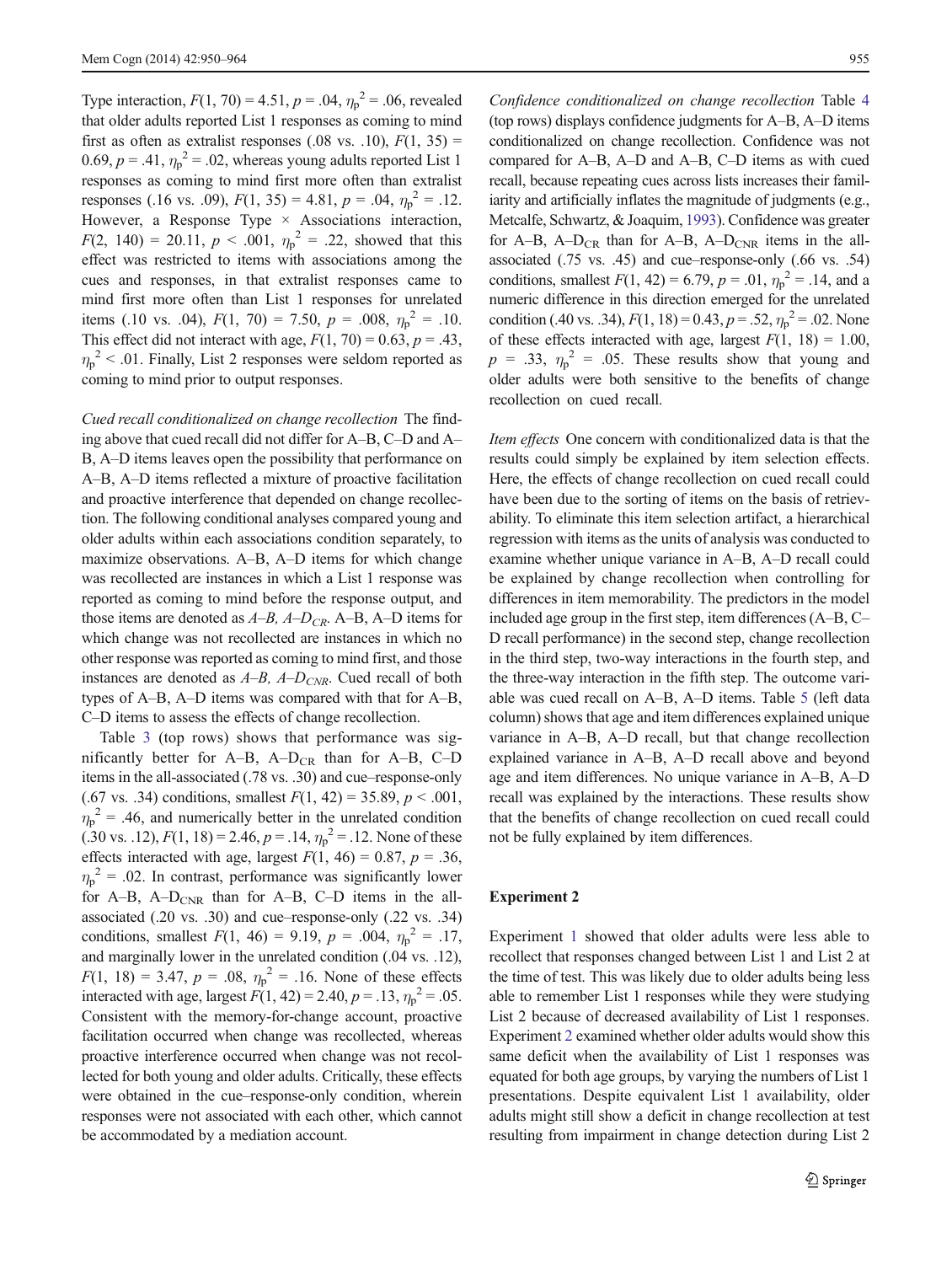| Experiment   | Age   | Associations / List 1 Presentations | N  | Item Type       |            |                  |
|--------------|-------|-------------------------------------|----|-----------------|------------|------------------|
|              |       |                                     |    | $A-B, A-D_{CR}$ | $A-B, C-D$ | $A-B, A-D_{CNR}$ |
| Experiment 1 | Young | All-associated                      | 32 | .79(0.06)       | .37(0.03)  | .24(.03)         |
|              |       | Cue–response-only                   | 26 | .73(0.08)       | .44(.04)   | .27(0.04)        |
|              |       | Unrelated                           | 15 | .30(.11)        | .17(0.05)  | .08(.05)         |
|              | Older | All-associated                      | 16 | .77(0.09)       | .24(.05)   | .15(.04)         |
|              |       | Cue–response-only                   | 18 | .60(0.09)       | .23(.05)   | .16(0.05)        |
|              |       | Unrelated                           | 5  | .30(.19)        | .08(0.08)  | .01(0.08)        |
| Experiment 2 | Young | Six List 1 presentations            | 34 | .82(.05)        | .38(.02)   | .18(.02)         |
|              |       | Two List 1 presentations            | 34 | .80(.05)        | .38(.02)   | .32(.03)         |
|              | Older | Six List 1 presentations            | 19 | .48(.07)        | .24(.03)   | .16(0.03)        |
|              |       | Two List 1 presentations            | 19 | .47(.07)        | .24(.03)   | .25(.04)         |
| Experiment 3 | Young |                                     | 21 | .86(.05)        | .53(0.03)  | .34(.03)         |
|              | Older |                                     | 17 | .82(.06)        | .43(0.04)  | .15(.04)         |

<span id="page-6-0"></span>Table 3 Probabilities of correct recall of List 2 responses as a function of age, associations, List 1 presentations, and item type: Experiments [1](#page-2-0)–[3](#page-9-0)

A–B, A–D<sub>CR</sub> = A–B, A–D items for which change was recollected; A–B, A–D<sub>CNR</sub> = A–B, A–D items for which change was not recollected. The numbers of participants with observations in all cells are displayed in the column labeled N. Standard errors of the means are presented in parentheses.

study. In addition, greater List 1 availability should increase change recollection overall by increasing the probability of remembering List 1 responses during List 2 study. However, the increase in List 1 availability should also increase proactive interference when List 1 responses are unopposed in the absence of change recollection at test. Finally, additional evidence against a mediation account was sought by including only items that have associations from cues to responses, as in the cue–response-only condition in Experiment [1.](#page-2-0) Finding that change recollection again produces proactive facilitation when responses are not associated would provide more evidence in favor of a memory-for-change account.

## Method

Participants Groups of 36 young adults (25 women, 11 men;  $M_{\text{age}} = 19.33 \text{ years}, SD = 1.24, age range 18–23 years)$  and 36 older adults (25 women, 11 men;  $M_{\text{age}} = 78.47$ ,  $SD = 6.80$ , age range 65–89 years) were recruited from the participant pools at Washington University. The compensation for young adults was partial course credit or \$10/h, and the compensation for older adults was \$10/h. The mean score on the Shipley vocabulary test was lower for young adults  $(M = 34.17, SD = 2.38)$  than for older adults  $(M = 35.83,$  $SD = 2.68$ ,  $t(70) = -2.79$ ,  $p = .01$ .

| Experiment   | Age   | Associations / List 1 Presentations | N  | Item Type       |                     |
|--------------|-------|-------------------------------------|----|-----------------|---------------------|
|              |       |                                     |    | $A-B, A-D_{CR}$ | $A-B$ , $A-D_{CNR}$ |
| Experiment 1 | Young | All-associated                      | 32 | .76(.05)        | .50(0.03)           |
|              |       | Cue–response-only                   | 26 | .72(0.06)       | .58(.04)            |
|              |       | Unrelated                           | 15 | .34(.09)        | .38(.05)            |
|              | Older | All-associated                      | 16 | .74(0.06)       | .40(0.05)           |
|              |       | Cue–response-only                   | 18 | .60(.07)        | .50(0.04)           |
|              |       | Unrelated                           | 5  | .46(.16)        | .30(.09)            |
| Experiment 2 | Young | Six List 1 presentations            | 34 | .82(.03)        | .57(.02)            |
|              |       | Two List 1 presentations            | 34 | .79(0.03)       | .54(.02)            |
|              | Older | Six List 1 presentations            | 19 | .61(.07)        | .56(.04)            |
|              |       | Two List 1 presentations            | 19 | .60(.06)        | .48(0.03)           |

Table 4 Confidence judgments for List 2 recall as a function of age, associations, List 1 presentations, and item type: Experiments [1](#page-2-0) and [2](#page-5-0)

 $A-B$ ,  $A-D_{CR} = A-B$ ,  $A-D$  items for which change was recollected;  $A-B$ ,  $A-D_{CR} = A-B$ ,  $A-D$  items for which change was not recollected. The numbers of participants with observations in all cells are displayed in the column labeled N. Standard errors of the means are presented in parentheses.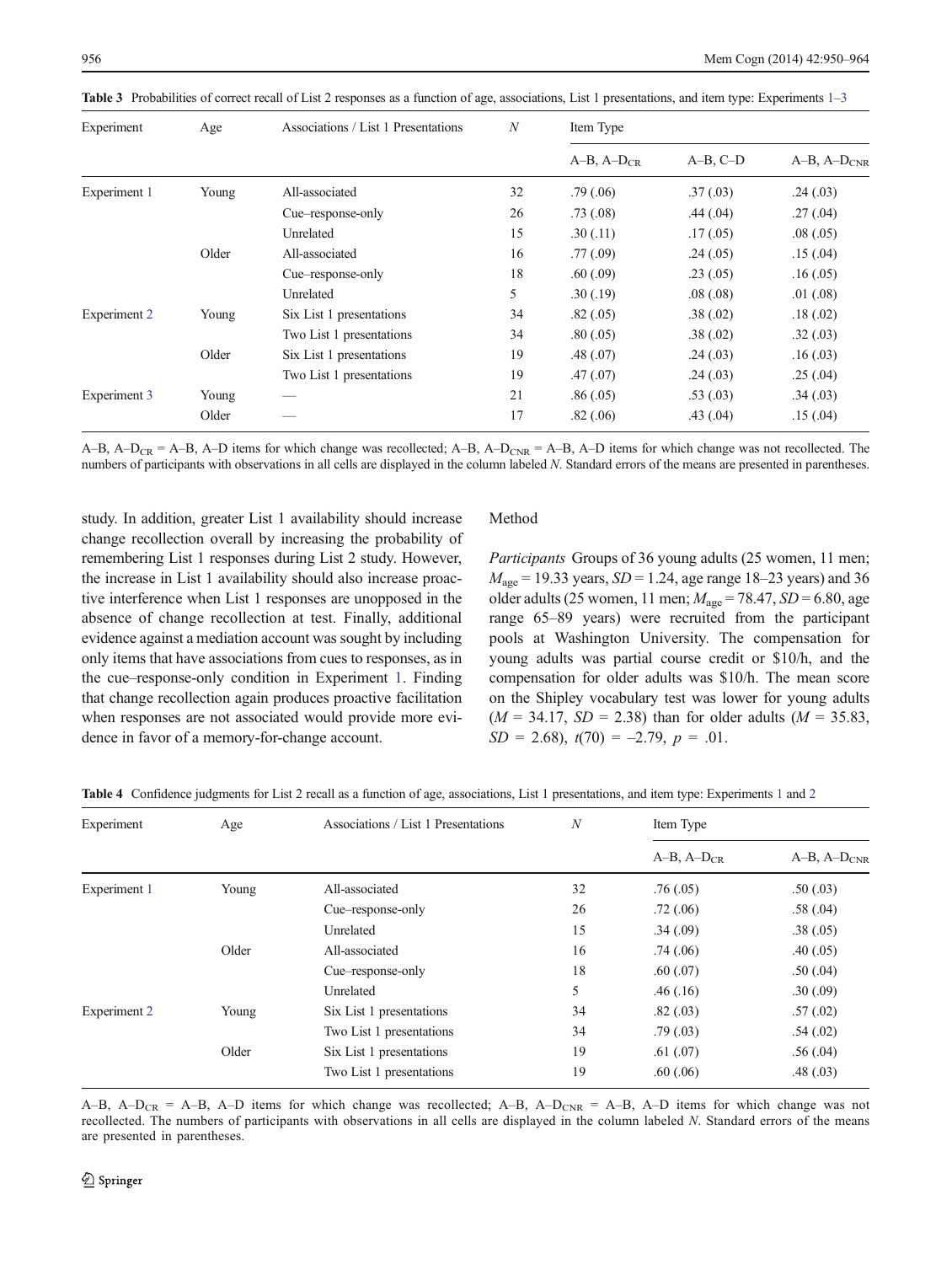<span id="page-7-0"></span>Table 5 Proportions of variance in cued recall of A–B, A–D items explained by age, item differences, and change recollection: Experiments [1](#page-2-0)–[3](#page-9-0)

|              |                       | Experiment |        |                 |  |
|--------------|-----------------------|------------|--------|-----------------|--|
| <b>Step</b>  | Predictor             |            |        |                 |  |
|              | Age                   | $.11*$     | $.28*$ | $.20^*$         |  |
|              | Item differences      | $.26*$     | $.06*$ | $.02^{\dagger}$ |  |
| $\mathbf{3}$ | Change recollection   | $27*$      | $.25*$ | $.25*$          |  |
|              | Two-way interactions  | .01        | .01    | .01             |  |
|              | Three-way interaction | .00        | .00    | .01             |  |

 $\Delta R^2$  values computed at the item level, collapsed across participants, are displayed above. The data from Experiment [1](#page-2-0) were collapsed across associations, and the data from Experiment [2](#page-5-0) were collapsed across List 1 presentations. "Age" refers to the age group, "Item Differences" to cued-recall performance for A–B, C–D items, "Change Recollection" to List 1 responses coming to mind before responses output at test, "Two-Way Interactions" to three possible two-way interactions among the predictor variables, and "Three-Way Interaction" to the three-way interaction among the predictor variables.  $p < .001$ ,  $p < .10$ 

Design and materials A 3 (Item Type: A–B, A–B vs. A–B, C–D vs. A–B, A–D)  $\times$  2 (List 1 presentations: six vs. two)  $\times$  2 (Age: young vs. older) mixed design was used. Item type and List 1 presentations were manipulated within subjects, and age was a between-subjects variable. Item type and List 1 pairs were crossed for A–B, A–B and A–B, A–D items, but could not be crossed for A–B, C–D items because no List 1 items were presented.

The materials consisted of three-word sets with forward associations from cues to responses. Ninety-six sets were divided into six groups of 16 sets. Each group contained 15 critical sets (90 total), and the remaining sets served as primacy and recency buffers. Forward associations from cues to responses were matched for each group ( $M = .04$ ,  $SD = .02$ , range  $.01-10$ ), and there were no associations between responses. Cues and responses in each group were matched on length  $(M = 4.94,$  $SD = 0.26$ , range 3–8 letters) and word frequency ( $M = 9.60$ , SD  $= 1.56$ , range 1.11–14.35). Across participants, groups served equally often in each within-subjects condition. Responses for A–B, A–D items were counterbalanced such that they appeared equally often in each list across the 12 experimental formats.

Procedure The procedure was identical to that of Experiment [1,](#page-2-0) with a few exceptions. In List 1, 64 word pairs appeared: Half appeared twice, and half appeared six times (256 total). In List 2, 160 items were presented in total: 64 items tested List 1 responses (60 critical, four buffers), and 96 items were studied (90 critical, six buffers).

List 1 test items (e.g., pearl–?) appeared in white lowercase form and were intermixed among the List 2 study items. List 1 items that repeated (A–B, A–B) or changed (A–B, A– D) in List 2 were tested  $16-22$  items  $(M = 19.13, SD =$ 

1.40) before their corresponding List 2 study items appeared. In a pilot study, the lags between List 1 test items and List 2 study items were manipulated so that some study items appeared immediately following test items, whereas others occurred after lags similar to those used here. Change recollection did not differ between the lag conditions, so delayed lags were used to provide a more natural flow to the procedure. List 2 study items were capitalized (e.g., PEARL–HARBOR) and printed in yellow to distinguish them from the List 1 test items. Following List 2, six practice items (critical buffers) were included on a practice test of List 2 responses, and 90 items were included on the actual test. Test items were printed in yellow to match the format of the List 2 study items (e.g., PEARL–?). All responses were made aloud and recorded by an experimenter.

#### Results and discussion

Cued recall (List 2) Table [1](#page-4-0) (middle rows) displays cued recall of List 2 items. The subscripts "2" and "6" are used here to denote the numbers of List 1 presentations (e.g.,  $A-B_6$ ,  $A-D =$ six List 1 presentations). As in Experiment [1,](#page-2-0) overall performance was better for young than for older adults (.58 vs. .37),  $F(1, 70) = 52.99, p < .001, \eta_p^2 = .43$ . An Item Type (A–B, A– B vs. A–B, A–D)  $\times$  List 1 Presentations interaction,  $F(1, 70)$  = 25.98,  $p < .001$ ,  $\eta_p^2 = .27$ , showed that increasing List 1 presentations increased performance on A–B, A–B items  $(A-B_6, A-B = .75 \text{ vs. } A-B_2, A-B = .68)$ , and decreased performance on A–B, A–D items  $(A-B_6, A-D = .29 \text{ vs. } A-$ B<sub>2</sub>, A–D = .36), smallest  $t(71) = -3.73$ ,  $p < .001$ . This effect did not interact with age,  $F(1, 70) = 0.71$ ,  $p = .40$ ,  $\eta_p^2 = .01$ . Performance was better for both types of A–B, A–B items than for A–B, C–D items for both age groups, smallest  $t(35)$ = 13.45,  $p < .001$ , whereas performance was greater for A–B<sub>2</sub>, A–D than for A–B, C–D items for young adults,  $t(35) = 2.79$ ,  $p = 0.008$ , and did not differ between A–B, C–D items and the remaining A–B, A–D items, largest  $t(35) = 1.68$ ,  $p = .10$ .

Cued recall (List 1) List 1 availability for A–B, A–D items was matched for young and older adults by varying the numbers of presentations of List 1 pairs. List 1 recall did not differ between  $A-B_2$ ,  $A-D$  items for young adults and  $A-B_6$ , A–D items for older adults (.59 vs. .59),  $t(70) = 0.04$ ,  $p = .97$ . Overall, List 1 recall was greater for young than for older adults (.69 vs. .51), and for six than for two presentations (.70 vs. .50), and an unexpected Item Type × List 1 Presentations interaction also emerged, showing that the advantage for List 1 pairs presented six times was larger for A–B, A–B items  $(.73 \text{ vs. } .49)$  than for A–B, A–D items  $(.67 \text{ vs. } .51)$ , smallest  $F(1, 70) = 6.29, p = .01, \eta_p^2 = .08$ . This was likely due to the average serial position of the List 1 test items being closer to the beginning of List 2 for  $A-B_6$ ,  $A-B$  than for  $A-B_6$ ,  $A-D$  items  $(63.31 \text{ vs. } 78.31, \text{ both out of } 160), t(15) = -3.27, p = .005.$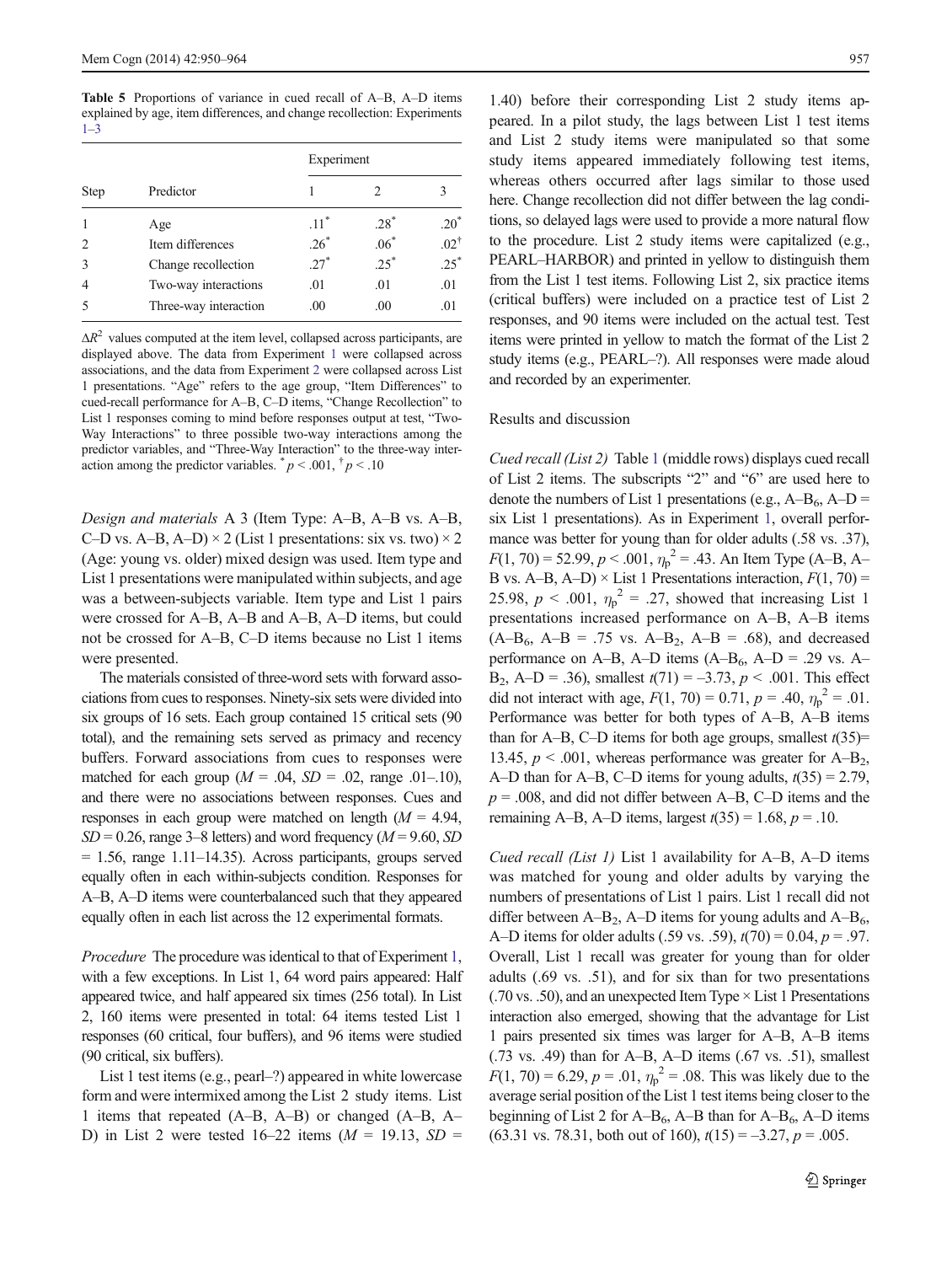Remindings-report responses Table [2](#page-4-0) (middle rows) shows that change recollection was greater for young than for older adults (.32 vs. .12), and after six than two List 1 presentations  $(.25 \text{ vs. } .20)$ , smallest  $F(1, 70) = 9.64$ ,  $p = .003$ ,  $\eta_p^2 = .12$ . No Age  $\times$  List 1 Presentations interaction was apparent,  $F(1, 70) = 0.30, p = .59, \eta_{p}^{2} < .01$ . Critically, the manipulation of List 1 presentations allowed for the comparison of change recollection for young and older adults when the availability of List 1 responses was equated. Change recollection for young adults on  $A-B_2$ ,  $A-D$  items was greater than change recollection for older adults on A–B<sub>6</sub>, A–D items (.29 vs. .14),  $t(70)$  = 3.78,  $p < .001$ , showing an age-related deficit in change recollection when the availability of List 1 responses was equated. As in Experiment [1,](#page-2-0) an analysis of List 1 intrusions confirmed the age-related deficit in change recollection, in that young and older adults did not differ in their List 1 intrusions for A–B, A– D items following six List 1 presentations (.37 vs. .38) or two List 1 presentations (.23 vs. .29),  $F(1, 70) = 1.19$ ,  $p = .28$ ,  $\eta_{\rm p}^2$  = .02. No Age × List 1 Presentations interaction emerged,  $F(1, 70) = 1.53$ ,  $p = .22$ ,  $\eta_p^2 = .02$ . These results again show that older adults were less likely to withhold List 1 responses in favor of reporting List 2 responses.

Additional evidence for the validity of the remindingsreport procedure as an index of change recollection was obtained from analyses of change recollection conditionalized on List 1 recall. List 1 responses that came to mind prior to the output responses presumably reflect instances when List 1 responses were retrieved during List 2. If so, then List 1 responses should only be reported as coming to mind prior to output responses when they were earlier recalled during List 2. Consistent with this, when List 1 responses were recalled in List 2, young adults reported List 1 responses as coming to mind first at test more often than did older adults (.43 vs. .20), but both groups almost never did so when List 1 responses were not recalled in List 2 (.02 vs. .03),  $F(1, 63) = 31.96, p < .001, \eta_p^2 = .34.$ 

As in Experiment [1,](#page-2-0) evidence for an age-related deficit in general recollection ability was shown by comparisons of the probabilities of extralist and List 1 responses that were reported as coming to mind prior to the responses output at test. An Age × Response Type interaction,  $F(1, 70) = 31.79, p < .001, \eta_p^2 = .31,$ revealed that List 1 responses came to mind first more often than extralist responses for young adults (.32 vs. .11),  $F(1, 35) =$ 34.29,  $p < .001$ ,  $\eta_p^2 = .50$ , whereas extralist responses came to mind first marginally more often than List 1 responses for older adults (.18 vs. .12),  $F(1, 35) = 3.78$ ,  $p = .06$ ,  $\eta_p^2 = .10$ . No Age  $\times$ Response Type  $\times$  List 1 presentations interaction emerged,  $F(1, 70) = 0.17$ ,  $p = .68$ ,  $\eta_p^2 < .01$ . Finally, consistent with Experiment [1](#page-2-0), List 2 responses were seldom reported as coming to mind prior to output responses.

Cued recall (List 2) conditionalized on change recollection The results above showed no proactive interference in overall List 2 recall of A–B, A–D items, again leaving open the possibility that performance reflected a mixture of proactive facilitation and proactive interference that depended on change recollection. Table [3](#page-6-0) (middle rows) shows cued recall for A-B, C-D items and for A–B, A–D items conditionalized on change recollection. Given that the A–B, C–D items were not subjected to the List 1 presentations manipulation, those items were compared with A–B, A–D items, collapsed across List 1 presentation conditions when there were no differences, and separately for List 1 presentation conditions when there were differences.

Performance on  $A-B$ ,  $A-D_{CR}$  items did not differ between List 1 presentation conditions within each age group, nor was there an interaction, largest  $F(1, 51) = 0.94$ ,  $p < .001$ . Consequently, performance was collapsed across List 1 presentations for each age group for comparison with A–B, C–D items. Performance was better for A–B, A– $D_{CR}$  than for A–B, C–D items for both age groups, and an interaction showed that the difference was greater for young (.81 vs. .38) than for older (.48 vs. .24) adults, smallest  $F(1, 51) = 8.58$ ,  $p = .005$ ,  $\eta_p^2 = .14$ . Although the benefits of change recollection did not differ on the basis of the number of List 1 presentations, the interaction indicated that older adults benefited less from change recollection overall. It is possible that the lack of associations rendered older adults less able to form unique associations between competing responses (Naveh-Benjamin, [2000](#page-14-0)) and that this somehow diminished the quality of integrated traces.

In contrast, failure to recollect change resulted either in no difference between A–B, A–D and A–B, C–D items or proactive interference for A–B, A–D items, depending on the number of List 1 presentations. Performance did not differ between A–B<sub>2</sub>, A–D<sub>CNR</sub> and A–B, C–D items for either age group, and there was no interaction, largest  $F(1, 51) = 0.55$ ,  $p = .46$ ,  $\eta_p^2 =$ .01. This likely occurred because two List 1 presentations were insufficient to produce proactive interference. However, performance was worse for  $A-B_6$ ,  $A-D_{CNR}$  than for  $A-B$ ,  $C-D$ items, and a significant interaction indicated that this difference was greater for young than for older adults, smallest  $F(1, 51) =$ 5.54,  $p = .02$ ,  $\eta_p^2 = .10$ . However, the interaction likely occured because of floor effects for older adults. Thus, proactive interference was obtained when change was not recollected and there were sufficient List 1 presentations.

Confidence conditionalized on change recollection Young and older adults were again sensitive to the benefits of change recollection on cued recall. Table [4](#page-6-0) (bottom rows) shows that confidence was higher for  $A-B$ ,  $A-D_{CR}$  than for  $A-B$ ,  $A-$ D<sub>CNR</sub> items, and an interaction showed that this difference was greater for young (.81 vs. .56) than for older (.61 vs. .52) adults, smallest  $F(1, 51) = 15.04, p < .001, \eta_p^2 = .23$ . This is consistent with proactive facilitation in recall performance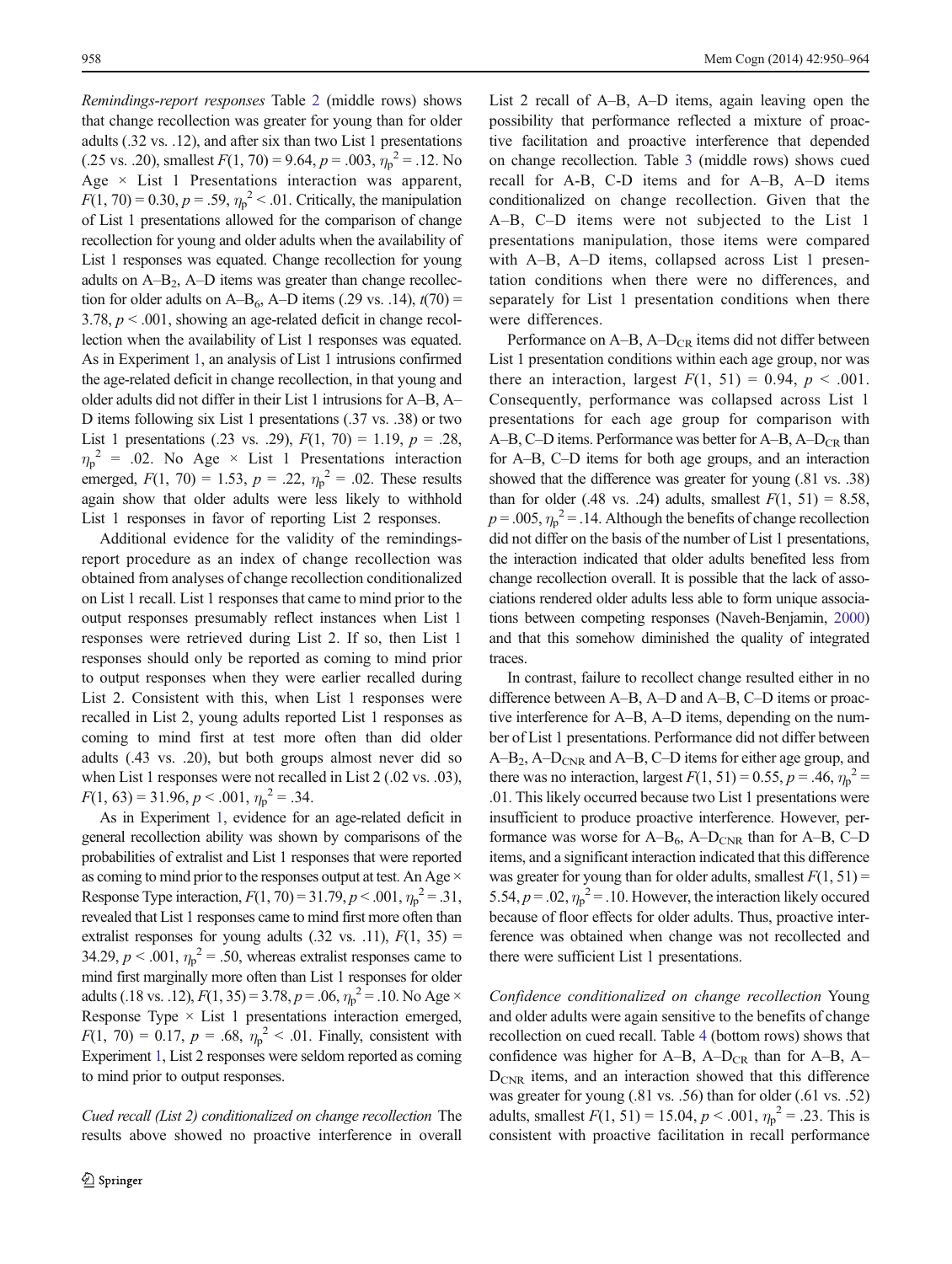<span id="page-9-0"></span>being greater for young than for older adults when change was recollected.

Item effects The extent to which change recollection explained variance in recall of A–B, A–D items was examined as in Experiment [1](#page-2-0). Replicating Experiment [1,](#page-2-0) Table [5](#page-7-0) (middle column) shows that age and item differences explained unique variance in A–B, A–D recall. However, change recollection explained variance in A–B, A–D recall above and beyond age and item differences. No unique variance was explained by any of the interactions. These results again show that the benefits of change recollection on cued recall of A–B, A–D items could not be fully explained by item differences.

## Experiment 3

Experiments [1](#page-2-0) and [2](#page-5-0) showed an age-related deficit in change recollection when the availability of List 1 responses was greater for young adults and when it was equated for both age groups. The age differences observed thus far provide preliminary evidence for a change recollection deficit in older adults, but this deficit might still simply reflect older adults detecting change less often during List 2. Experiment 3 was designed to examine whether older adults would show a selective deficit in change recollection when they were able to detect change in List 2 as often as young adults. To do this, a change detection measure was included in List 2, and participants were allowed to self-pace their study, as in Wahlheim and Jacoby ([2013](#page-14-0), Exp. [1](#page-2-0)). Given that older adults process information more slowly than young adults (Salthouse, [1996\)](#page-14-0), they should take longer to detect change than young adults. However, the extra time should allow them to detect change as often as young adults, which would allow for a more direct comparison of change recollection in young and older adults.

## Method

Participants Groups of 24 young adults (17 women, seven men;  $M_{\text{age}} = 20.17$  years,  $SD = 1.20$ , range 18–22 years) and 24 older adults (16 women, eight men;  $M_{\text{age}} = 78.33$  years, SD  $= 8.06$ , range 65–91 years) were recruited from the participant pools at Washington University. The compensation for young adults was partial course credit or \$10/h, and the compensation for older adults was \$10/h. The mean score on the Shipley vocabulary test was higher for older adults  $(M = 36.79, SD = 2.34)$  than for young adults  $(M = 34.04,$  $SD = 2.37$ ,  $t(46) = 4.05$ ,  $p < .001$ .

Design and materials A 3 (Item Type: A–B, A–B vs. A–B, C–D vs. A–B, A–D)  $\times$  2 (Age: young vs. older) mixed design was used. Item type was manipulated within subjects, and age was a between-subjects variable. A total of 75 three-word sets

were taken from Wahlheim and Jacoby ([2013](#page-14-0)) and divided into groups of 60 critical items and 15 buffer items. The 60 critical items were further divided into three subgroups of 20 items that were matched on cued-recall performance in the other experiments. The 15 buffer items were distributed throughout the experiment to serve as primacy and recency buffers as well as practice items for the change detection task in List 2 and the final test (details below). The responses in each set were orthographically related, because they were originally designed to complete the same fragments (e.g.,  $b_n$  could be completed by either bone or bend). Some cues were associated with responses, whereas others were not (forward associative strength:  $M = .05$ ,  $SD = .09$ , range = .00-.64; backward associative strength:  $M = .07$ ,  $SD = .14$ , range = .00–.73). The same was true for associations between responses (forward associative strength:  $M = .01$ ,  $SD = .03$ , range = .00-.25; backward associative strength:  $M = .01$ ,  $SD = .04$ , range = .00-.27). These groups served equally often in each condition across participants in three experimental formats.

List 1 consisted of 50 word pairs, including six buffers (two primacy and four recency; three of each were A–B, A–B and A–B, A–D) that were later used as practice pairs for the change detection procedure in List 2, four filler pairs (two of each were A–B, A–B and A–B, A–D) that were later used as buffers in List 2 and as practice pairs at test, and 40 critical pairs. Buffers appeared once each, and the remaining pairs appeared three times each (138 total presentations). The List 2 practice phase included nine pairs (three of each item type), and List 2 included 66 pairs that consisted of six buffers (three primacy and three recency; two of each item type) and 60 critical pairs. Twenty critical pairs were included in each item type condition. At test, the six buffer pairs from List 2 were used for practice, and the actual test included all 60 critical pairs.

Procedure The procedure was the same as in Experiment [1,](#page-2-0) with the following exceptions. A practice phase occurred before List 2. Participants self-paced their study in List 2 and indicated when responses had changed. Boxes labeled "next" and "right word changed" appeared below the pairs. Participants clicked "next" once they had learned unchanged pairs, and "right word changed" when they detected changed pairs. After detecting change, they attempted to recall the List 1 responses. After attempting recall, they continued studying the changed pairs until the pairs were learned, and they clicked "next" to move on. Confidence judgments were not taken at test.

## Results and discussion

Cued recall (List 2) Table [1](#page-4-0) (bottom rows) shows that performance was greater for young than for older adults (.61 vs. .43),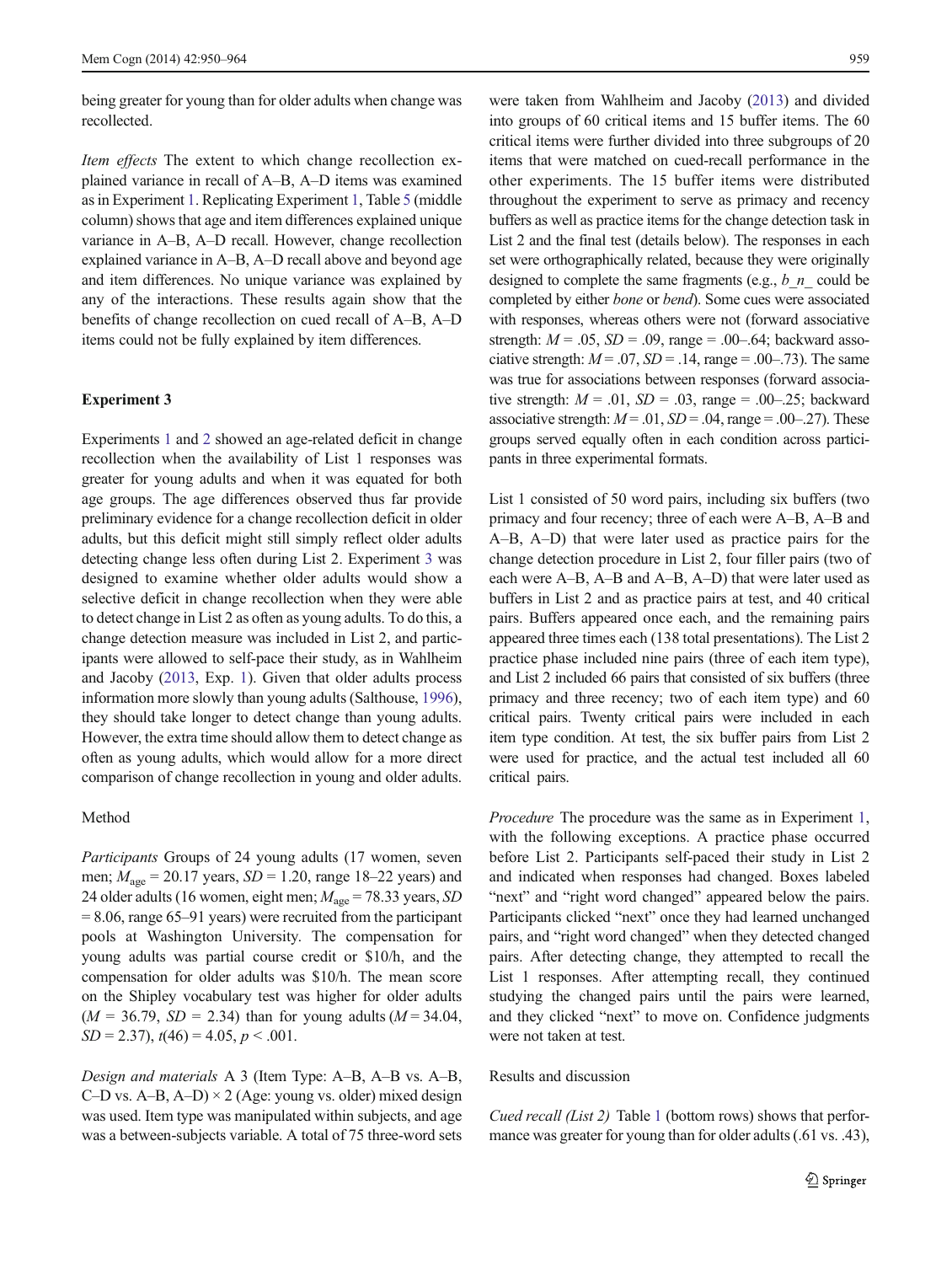for A–B, A–B than for A–B, C–D items (.75 vs. .45), and for A–B, C–D than for A–B, A–D items (.45 vs. .37), smallest  $F(1, 46) = 14.27, p < .001, \eta_p^2 = .24$ . In contrast to Experiments [1](#page-2-0) and [2](#page-5-0), older adults showed a greater susceptibility to proactive interference in overall performance. A nearly significant Age × Item Type (A–B, C–D vs. A–B, A– D) interaction,  $F(1, 46) = 3.91$ ,  $p = .054$ ,  $\eta_p^2 = .08$ , showed that young adults' performance did not differ between A–B, C–D and A–B, A–D items,  $t(23) = 1.32$ ,  $p = .20$ , but older adults' performance was greater for A–B, C–D than for A–B, A–D items,  $t(23) = 3.78$ ,  $p = .001$ .

Change detection and remindings-report responses Older adults detected change as often as young adults (.58 vs. .61),  $t(46) = 0.38$ ,  $p = .71$ , but when change was detected, young adults recalled the List 1 responses better than did older adults (.85 vs. .68),  $t(46) = 2.59$ ,  $p = .01$ . Older adults' diminished ability to recall List 1 responses when detecting change contributed to their deficit in change recollection. The bottom rows of Table [2](#page-4-0) show that older adults reported List 1 responses as coming to mind prior to the responses output at test less often than did young adults,  $t(46) = 2.64$ ,  $p = .01$ . This change recollection deficit was verified by analyzing List 1 intrusions on A–B, A–D items as in Experiments [1](#page-2-0) and [2.](#page-5-0) List 1 intrusions were actually greater for older than for young adults (.37 vs. .26),  $t(46) = 2.38$ ,  $p = .02$ , which provided strong evidence that older adults were less likely than young adults to withhold List 1 responses in favor of reporting List 2 responses. In addition, older adults were again found to have a general recollection deficit. An Age × Response Type interaction,  $F(1, 46) = 6.11$ ,  $p = .02$ ,  $\eta_p^2 = .12$ , showed that young adults reported List 1 responses as coming to mind prior to the output responses more often than extralist responses,  $t(23)$  = 4.40,  $p < .001$ , whereas older adults showed no difference in reports of List 1 and extralist responses coming to mind first,  $t(23) = 1.43$ ,  $p = .17$ . Again, as in the previous experiments, List 2 responses were seldom reported as coming to mind prior to the output responses.

The validity of the remindings-report procedure as a measure of change recollection was tested by examining the relationship between change detection during List 2 presentation and the probabilities of List 1 responses coming to mind prior to the responses output at test. List 1 responses came to mind first at test more often when change had earlier been detected for both young (.48 vs. .05) and older (.19 vs. .04) adults,  $F(1, 45) = 52.14, p < .001, \eta_p^2 = .54$ . Furthermore, List 1 responses came to mind first at test almost exclusively when they had earlier been recalled in List 2 after change detection, and almost never when they were not recalled in List 2 for both young (.55 vs. .01) and older (.31 vs. .03) adults,  $F(1, 37) = 60.89, p < .001, \eta_p^2 = .62$ . Age  $\times$  Change Detection interactions showed that List 1

responses came to mind first at test more often for young adults in both of the above cases, smallest  $F(1, 37) = 6.08$ ,  $p = .02$ ,  $\eta_p^2 = .14$ . Critically, these results show that List 1 responses coming to mind prior to the responses output at test reflected memory for the earlier detection of change that was accompanied by retrieval of the List 1 response.

Cued recall (List 2) conditionalized on the detection and recollection of change Comparison of recall performance on A–B, A–D items as a function of change detection and age revealed a significant interaction,  $F(1, 45) = 4.69$ ,  $p = .04$ ,  $\eta_p^2$  = .09, showing that performance was better when change was detected than when it was not for young adults (.54 vs. .41),  $t(23) = 2.26$ ,  $p = .03$ , but no difference was apparent between detected and undetected items for older adults (.23 vs. .27),  $t(22) = -0.80$ ,  $p = .43$ . The same pattern was obtained when change detection was accompanied by correct recall of the List 1 response. As in Experiments [1](#page-2-0) and [2](#page-5-0), Table [3](#page-6-0) (bottom rows) shows that proactive facilitation was obtained for A–B, A–D items when change was recollected, and proactive interference was obtained when change was not recollected for both age groups. Performance was greater for  $A-B$ ,  $A-D_{CR}$  items than for A–B, C–D items,  $F(1, 36) = 92.70, p < .001, \eta_p^2 = .72$ , and this effect did not interact with age,  $F(1, 36) = 0.80$ ,  $p = .38$ ,  $\eta_p^2$  = .02. In contrast, performance was lower for A–B, A–  $D_{CNR}$  items than for A–B, C–D items,  $F(1, 36) = 107.84$ ,  $p < .001$ ,  $\eta_p^2 = .75$ , and a marginal interaction,  $F(1, 36) = 3.56$ ,  $p = .07$ ,  $\eta_p^2 = .09$ , showed a tendency for older adults to be more susceptible to proactive interference.

Finally, Fig. 1 displays the combined effects of the detection and recollection of change on cued recall. The analyses revealed an effect of item type,  $F(2, 70) = 111.82$ ,  $p < .001$ ,  $\eta_p^2$  = .76, that did not interact with age,  $F(2, 70) = 1.25$ ,  $p = .29$ ,  $\eta_p^2 = .04$ , showing that when change was



Fig. 1 List 2 recall on the final test is better for A–B, A–D items than for A–B, C–D items when change is detected and recollected, but worse than for A–B, C–D items when change is detected but not recollected, for both young and older adults. Error bars represent standard errors of the means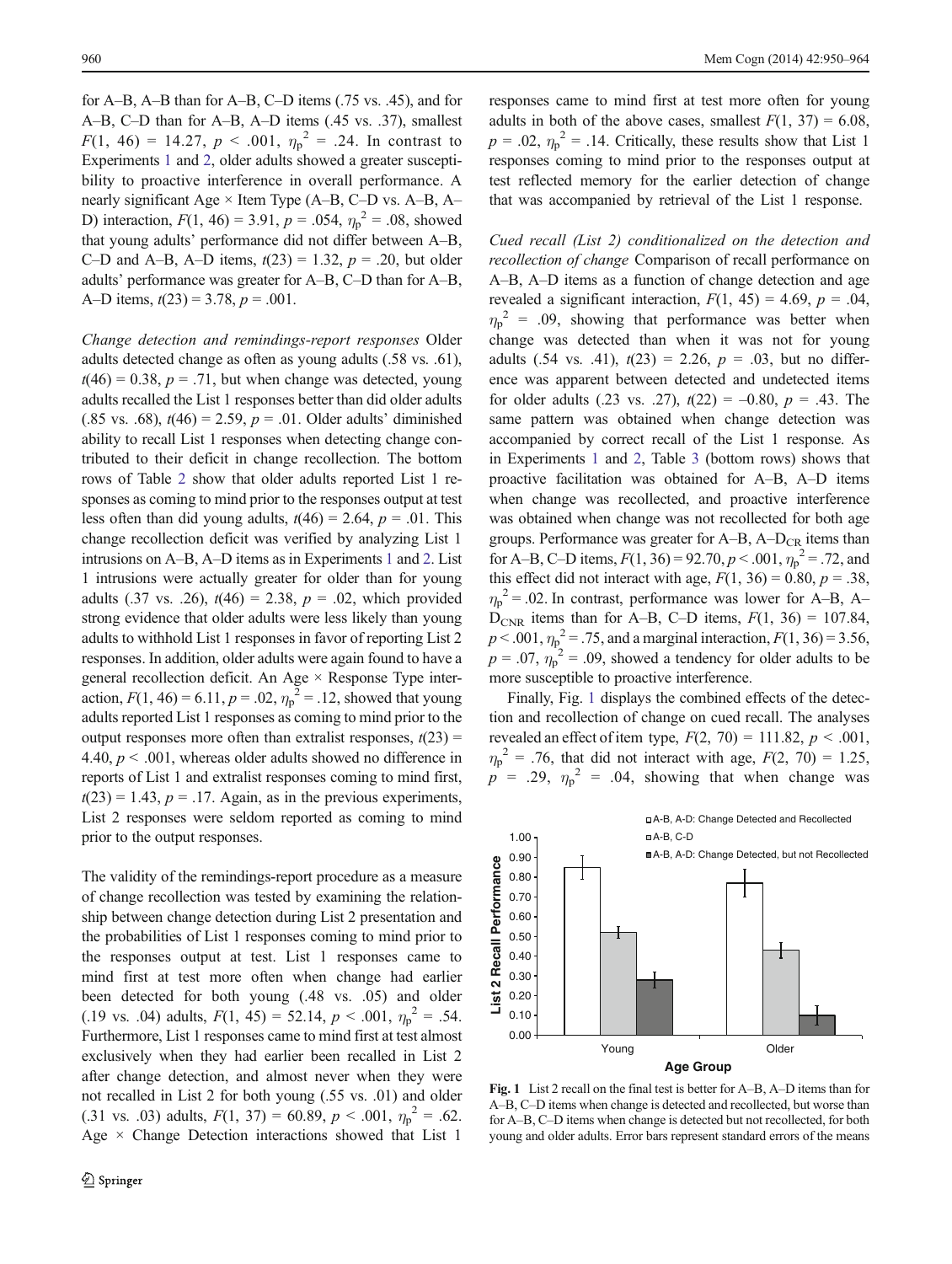detected and recollected for A–B, A–D items, performance was better than for A–B, C–D items, but when change was detected but not recollected for A–B, A–D items, performance was worse than for A–B, C–D items, smallest  $F(1, 34) = 60.61, p < .001, \eta_p^2 = .64$ . Proactive interference was also obtained when change was neither detected nor recollected  $(A-B, C-D = .44$  vs.  $A-B, A-D = .31$ ),  $F(1, 45) = 18.59, p < .001, \eta_p^2 = .30$ , but performance was still worse for A–B, A–D items when change was detected but not recollected,  $F(1, 44) = 9.71$ ,  $p = .003$ ,  $\eta_p^2$  = .18, showing that when change was not recollected, proactive interference was greater when change had initially been detected than when it had not. These results largely replicate the findings of Wahlheim and Jacoby [\(2013\)](#page-14-0) and extend those findings to older adults. However, the finding of proactive interference for A–B, A–D items when change was neither detected nor recollected had not been shown earlier. The reason for this is unclear, but one possibility is that the self-paced study in this sample may have differentially increased cued-recall performance for A–B, C–D items. Regardless, the finding of similar effects of change recollection on cued recall for both age groups, taken with older adults' diminished ability to recollect change, shows that older adults' greater susceptibility to proactive interference is partially due to a change recollection deficit.

Study time Table 6 (top panel) shows that older adults spent more time overall studying List 2 items than did young adults

Table 6 Presentation times (in milliseconds) of List 2 items as a function of item type and age: Experiment [3](#page-9-0)

|                                | Age         |               |  |  |
|--------------------------------|-------------|---------------|--|--|
| Item Type                      | Young       | Older         |  |  |
| <b>Total Presentation Time</b> |             |               |  |  |
| $A-B, A-B$                     | 4,542 (612) | 6,681 (991)   |  |  |
| $A-B, C-D$                     | 5,008 (644) | 8,357 (1,219) |  |  |
| $A-B, A-D$                     | 6,052(550)  | 9,159 (818)   |  |  |
| $A-B$ , $A-D$ Items            |             |               |  |  |
| Time to detect change.         | 3,818 (197) | 7,214 (715)   |  |  |
| Study post change detection    | 2,988 (741) | 3,739 (398)   |  |  |
| Change detected total          | 6,806 (825) | 10,953 (846)  |  |  |
| No change detected             | 5,473 (560) | 8,363 (1,048) |  |  |

For the conditional analyses of A–B, A–D items in the lower panel, "Time to Detect Change" refers to the time that it took participants to identify that pairs had changed responses, "Study Post Change Detection" to the time that participants spent studying pairs after they had identified the pairs as changed, "Change Detected Total" to the total time spent viewing the changed items, including the time to detect change and the time spent studying after indicating that change had been detected, and "No Change Detected" to the study time spent on pairs that were not identified as changed. Standard errors of the means are presented in parentheses.

(8,065 vs. 5,201 ms), and both groups devoted more time to item types that produced lower recall performance, smallest  $F(1, 46) = 6.80, p = .01, \eta_p^2 = .13$ . More time was devoted to A–B, A–D than to A–B, C–D items (7,606 vs. 6,683 ms), and to A–B, C–D than to A–B, A–B items (6,683 vs. 5,612 ms), smallest  $t(47) = 2.45$ ,  $p = .018$ . Table 6 (bottom panel) also shows that older adults took longer to detect change for A–B, A–D items than did young adults,  $t(46) = 4.58$ ,  $p < .001$ , which presumably allowed them to detect change as often as young adults did. Older adults did not spend more time studying A–B, A–D items after detecting change,  $t(46) = 0.89, p = .38.$ 

Item effects The extent to which change recollection explained variance in the cued recall of A–B, A–D items above and beyond item effects was examined, as in Experiments [1](#page-2-0) and [2.](#page-5-0) Table [5](#page-7-0) (right column) shows that age and item differences explained unique variance, but the variance accounted for by item differences was only marginally significant. Critically, change recollection again explained variance above and beyond age and item differences, and the interactions did not explain any unique variance. These results again show that the benefits of change recollection on cued recall of A–B, A– D items could not be fully explained by item differences.

#### General discussion

Older adults showed a deficit in change recollection. This was found when (1) the availability of List 1 responses was lower for older adults, (2) the availability of List 1 responses was equated between young and older adults but change detection was presumably lower for older adults, and (3) change detection was equated between young and older adults but the retrieval of List 1 responses following change detection was poorer for older adults. Change recollection enhanced cued recall even when responses were not associated, providing evidence against a mediation account. Young and older adults were sensitive to the benefits of change recollection on cued recall, and those benefits could not be explained by item effects. Finally, older adults also showed a general recollection deficit in the form of poorer ability to constrain retrieval to experimental contexts.

Age differences in proactive interference were sometimes, but not always, observed in the present experiments. Neither young nor older adults exhibited proactive interference in overall recall performance in Experiments [1](#page-2-0) and [2.](#page-5-0) One possi-bility is that in Experiment [1,](#page-2-0) older adults were more susceptible to proactive interference because of a deficit in change recollection, but List 1 responses were less available than for young adults, which counteracted proactive interference by decreasing the accessibility of competitors. Something similar may have also occurred in Experiment [2](#page-5-0) if the availability of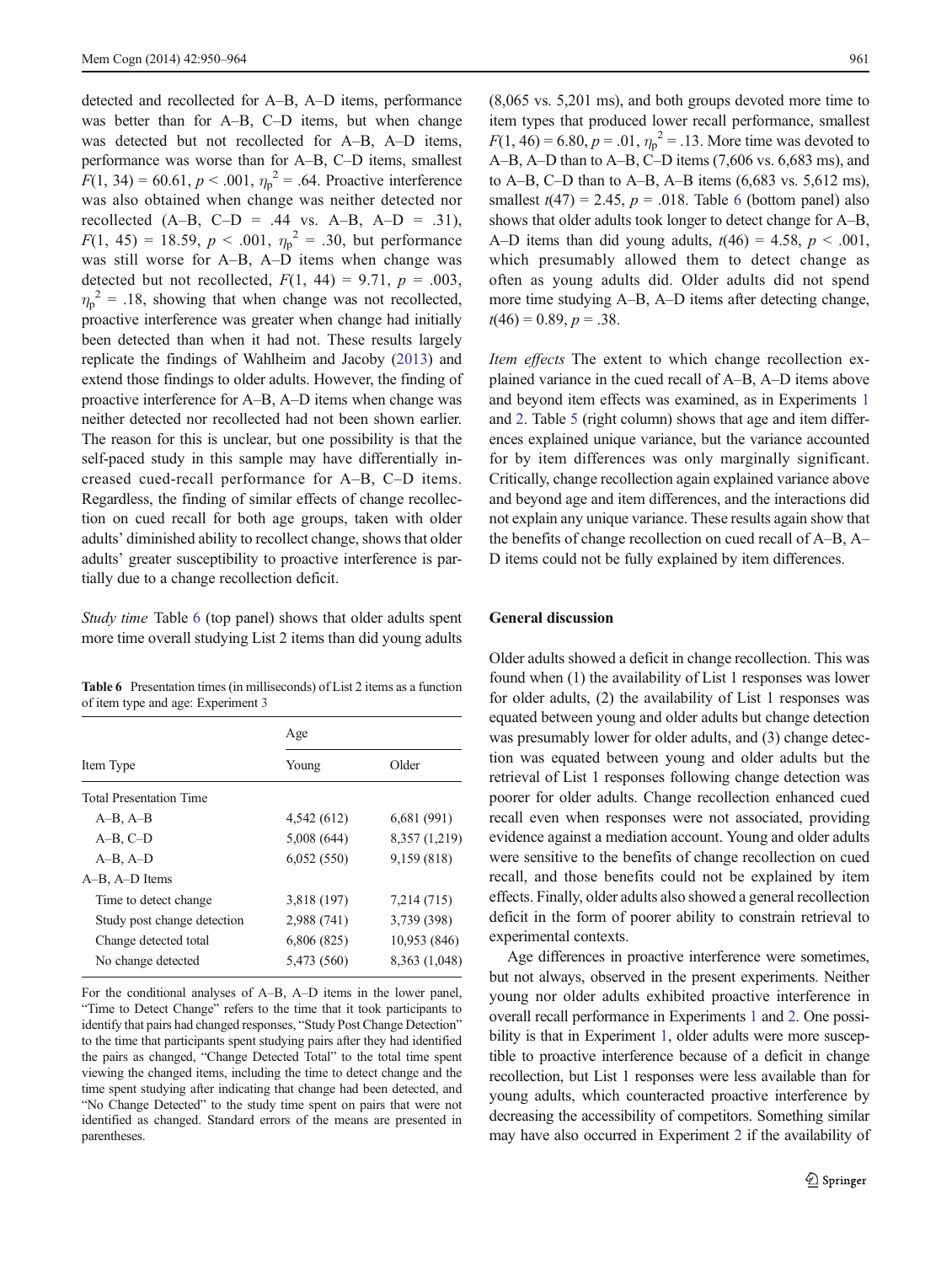List 1 responses declined more rapidly for older adults between List 1 recall and study of the corresponding List 2 responses. The lack of proactive interference in overall performance for young adults is consistent with Wahlheim and Jacoby [\(2013\)](#page-14-0), and more generally with results showing that interference effects are counteracted when targets and competitors have the potential to be integrated (e.g., Anderson & McCulloch, [1999](#page-13-0); Radvansky & Zacks, [1991\)](#page-14-0).

Despite the offsetting effects of List 1 availability, Experiments [1](#page-2-0) and [2](#page-5-0) still suggest that a change recollection deficit can explain older adults' greater susceptibility to proactive interference when it is observed. Change recollection improved cued recall, but older adults were less likely to recollect change. Experiment [3](#page-9-0) provided evidence for this notion in that proactive interference was obtained for older but not young adults. This resulted from the retrieval of List 1 responses following change detection being poorer for older adults, which produced a deficit in the recollection of change at test. Older adults took longer to detect change and recalled fewer List 1 responses, suggesting that both groups were sensitive to change when given enough time to notice it, but older adults were less able to identify which features changed, resulting in fewer integrated traces to be recollected. The lack of an age difference in change detection likely reflected a lack of age differences in automatic influences of memory. The subjective experience that accompanied A–D pairs in List 2 was likely influenced by presentations of corresponding A–B pairs in List 1, akin to how prior exposures to stimuli influence perceptual identification (Jacoby & Dallas, [1981\)](#page-13-0). This may have allowed both groups to attribute their unique subjective experiences on A–D pairs to those pairs being changed from List 1 (Jacoby, Kelley, & Dywan, [1989](#page-14-0)). However, older adults recalled fewer List 1 responses when they detected change because of a general recollection deficit, and this resulted in their recollecting change less often at test.

In addition to showing similar awareness of change in List 2, young and older adults both showed similar awareness of the benefits of change recollection on cued recall. Confidence judgments in Experiments [1](#page-2-0) and 2 were higher for A–B, A–D items when change was recollected than when it was not. Wahlheim ([2011](#page-14-0)) had earlier showed that predictions of performance could be inflated by retrieval of competitors, resulting from the accessibility of those responses acting as a misleading basis for judgments. Although this occurs in some instances, it appears that individuals may also judge their memory to be better when competitors and targets have been retrieved with information about their temporal sequence. Finding that both young and older adults are aware of situations in which response competition can either facilitate or interfere with memory performance has implications for the regulation of memory accuracy (Koriat & Goldsmith, [1996\)](#page-14-0).

Finding that an age-related deficit in the susceptibility to proactive interference can partially be explained by a deficit in change recollection also has implications for theory. As was mentioned earlier, a mediation account holds that interference effects in memory can be avoided when competing responses are associated, because the semantic associations between responses increase the activation of the former response when the latter is presented (e.g., Barnes & Underwood, [1959\)](#page-13-0). However, this account cannot explain how changed responses that were unrelated produced proactive facilitation when change was recollected and proactive interference when change was not recollected. In contrast, a memory-for-change account can explain these findings, by holding that change detection produced integrated traces that included both responses and the reminding episode, and later recollection of the change provided access to the relative temporal order, which facilitated recall, whereas a lack of change recollection when change was detected resulted in responses being based on other information, such as overall memory strength.

Positing a role for change recollection in age differences in proactive interference also has theoretical implications for the forms that recollection can take. Recollection has been held to be a form of cognitive control that serves to constrain retrieval to target sources (Jacoby, [1999](#page-13-0); Jacoby, Shimizu, Daniels, & Rhodes [2005b](#page-14-0)). In contrast, change recollection provides access to integrated traces that include targets and competitors, as well as reminding episodes that fostered their integration. Although the distinction between these types of recollection is clear, it is unclear how change recollection elicits retrieval of integrated traces. Retrieval of integrated traces may occur when individuals attempt to constrain their retrieval to a particular source and doing so brings competing and target information to mind along with the earlier reminding episode. However, such retrieval could also occur when cues are elaborated such that reminding episodes are first accessed, which brings to mind the constituent responses. The measure used to index change recollection may provide more information about how this type of retrieval occurs. The remindingsreport procedure used here shows that attempts to constrain retrieval to List 2 sometimes elicits responses from List 1 prior to responses from List 2, and this may also bring the reminding episode to mind. In addition, selfreported change recollection occurring after List 2 retrieval attempts has shown that individuals can report when change had occurred earlier (Jacoby, Wahlheim, & Yonelinas, [2013](#page-14-0); Putnam, Wahlheim, & Jacoby, [2014](#page-14-0)), which suggests that attributions of change may be made following the retrieval of multiple responses. Alternative procedures are needed to determine whether retrieval can be orientated to either reminding episodes or lists and whether both orientations would provide similar memorial benefits for target responses.

Understanding how change is recollected also has implications for the rehabilitation of memory. The distinction between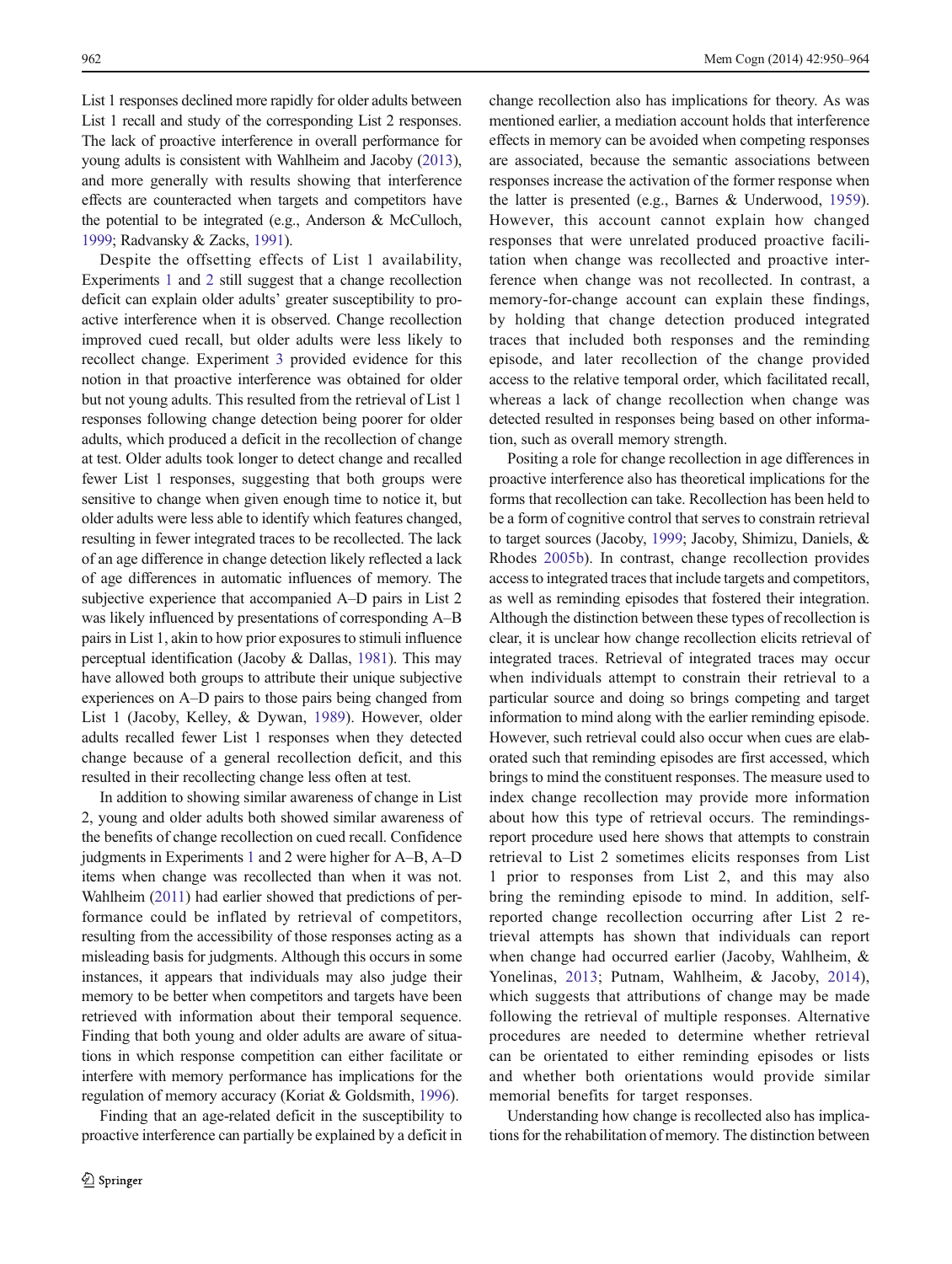<span id="page-13-0"></span>an inhibition deficit (Hasher & Zacks, 1988) and a recollection deficit (Hay & Jacoby, 1999) is important for training procedures, in that training an inhibition mechanism would require teaching individuals to suppress competitors, whereas training a recollection mechanism would require teaching individuals to constrain retrieval to prevent competitors from coming to mind. Training a change recollection mechanism would require yet another set of procedures aimed at integrating responses during encoding and subsequent retrieval of integrated representations. It is likely that training either type of recollection mechanism could effectively remediate age-related deficits in proactive interference. Studies have shown that experience with proactive interference can diminish its effects either by tightening retrieval constraints, so that competitors are less likely to come to mind (Jacoby, Wahlheim, Rhodes, Daniels, & Rogers, [2010;](#page-14-0) Wahlheim & Jacoby, [2011\)](#page-14-0), or by increasing the probability of targets and competitors being recalled together (Postman, [1964](#page-14-0)).

Rehabilitation efforts also stand to benefit from identifying the bases for older adults' metacognitive judgments in proactive interference situations. Older adults sometimes show dramatic false recollection in interference situations, such as when misleading primes immediately precede retrieval cues (Jacoby, Bishara, Hessels, & Toth [2005a\)](#page-14-0). In contrast, older adults' confidence judgments in the present experiments were sensitive to memory impairments resulting from the absence of change recollection. This suggests that older adults might sometimes make metacognitive judgments on inappropriate bases such as the fluency of retrieval, but the bases used for those judgments might depend on how the retrieval task orients their attention. One possibility is that the remindingsreport procedure directed participants' attention to information about change, and the presence or absence of change became the primary basis for metacognitive evaluations and decisions about withholding or reporting responses. It is possible that the remindings-report procedure might serve not only to assess retrieval dynamics in interference situations, but also to educate metacognitive assessments and improve the strategic reporting of responses at test.

In conclusion, age-related deficits in the susceptibility to proactive interference that older adults sometimes experience were partially explained by a deficit in change recollection. Integration of targets and competitors along with recollection of change eliminated proactive interference, and participants were aware of these effects. These findings provide a new perspective on the age-related memory deficits created by response competition, by showing the importance of memory for change. These findings also provide insight into the types of processes that should be targeted for the remediation of older adults' memory impairments in interference situations. Finding ways to enhance older adults' memory for change will be important for prolonging their ability to comprehend events in a rapidly changing environment.

Author note This research was supported by National Institute on Aging Grant No. 5T32AG000030-38 and by a James S. McDonnell Foundation Collaborative Activity grant awarded to Larry Jacoby. Experiments [1](#page-2-0) and [2](#page-5-0) were from C.N.W.'s doctoral dissertation, and Experiment [3](#page-9-0) was conducted with Larry Jacoby. Thanks to Larry Jacoby for his substantial contribution to the ideas presented here and for commenting on earlier versions of the manuscript. Thanks also to Dave Balota and Henry Roediger for their helpful suggestions, and to Ashley Bartels and Rachel Teune for their assistance with the material development and data collection.

#### References

- Anderson, M. C., & McCulloch, K. C. (1999). Integration as a general boundary condition on retrieval-induced forgetting. Journal of Experimental Psychology Learning Memory and Cognition, 25, 608–629. doi[:10.1037/0278-7393.25.3.608](http://dx.doi.org/10.1037/0278-7393.25.3.608)
- Balota, D. A., Dolan, P. O., & Duchek, J. M. (2000). Memory changes in healthy older adults. In E. Tulving & F. I. M. Craik (Eds.), The Oxford handbook of memory (pp. 395–409). New York, NY: Oxford University Press.
- Balota, D. A., Yap, M. J., Cortese, M. J., Hutchinson, K. A., Kessler, B., Loftis, B., . . . Treiman, R. (2007). The English Lexicon Project. Behavior Research Methods, 39, 445–459. doi[:10.3758/BF03193014](http://dx.doi.org/10.3758/BF03193014)
- Barnes, J. M., & Underwood, B. J. (1959). "Fate" of first-list associations in transfer theory. Journal of Experimental Psychology, 58, 97–105. doi:[10.1037/h0047507](http://dx.doi.org/10.1037/h0047507)
- Campbell, K. L., Hasher, L., & Thomas, R. C. (2010). Hyper-binding: A unique age effect. Psychological Science, 21, 399–405. doi[:10.1177/](http://dx.doi.org/10.1177/0956797609359910) [0956797609359910](http://dx.doi.org/10.1177/0956797609359910)
- Craik, F. I. M., & Jennings, J. M. (1992). Human memory. In F. I. M. Craik & T. A. Salthouse (Eds.), The handbook of aging and cognition (pp. 51–110). Hillsdale, NJ: Erlbaum.
- Dunlosky, J., & Metcalfe, J. (2009). Metacognition. Thousand Oaks, CA: Sage.
- Grady, C. L., & Craik, F. I. M. (2000). Changes in memory processing with age. Current Opinion in Neurobiology, 10, 224–231.
- Hasher, L., & Zacks, R. T. (1988). Working memory, comprehension, and aging: A review and a new view. In G. H. Bower (Ed.), The psychology of learning and motivation: Advances in research and theory (Vol. 22, pp. 193–225). San Diego, CA: Academic Press. doi: [10.1016/S0079-7421\(08\)60041-9](http://dx.doi.org/10.1016/S0079-7421(08)60041-9)
- Hasher, L., & Zacks, R. T. (2006). Aging and long term memory: Deficits are not inevitable. In E. Bialystok & F. I. M. Craik (Eds.), Lifespan cognition: Mechanisms of change (pp. 162–177). New York, NY: Oxford University Press.
- Hay, J. F., & Jacoby, L. L. (1999). Separating habit and recollection in young and older adults: Effects of elaborative processing and distinctiveness. Psychology and Aging, 14, 122–134. doi:[10.1037/](http://dx.doi.org/10.1037/0882-7974.14.1.122) [0882-7974.14.1.122](http://dx.doi.org/10.1037/0882-7974.14.1.122)
- Healey, M. K., Hasher, L., & Campbell, K. L. (2013). The role of suppression in resolving interference: Evidence for an age-related deficit. Psychology and Aging, 28, 721–728. doi:[10.1037/a0033003](http://dx.doi.org/10.1037/a0033003)
- Hintzman, D. L. (2010). How does repetition affect memory? Evidence from judgments of recency. Memory & Cognition, 38, 102–115. doi: [10.3758/MC.38.1.102](http://dx.doi.org/10.3758/MC.38.1.102)
- Jacoby, L. L. (1999). Ironic effects of repetition: Measuring age-related differences in memory. Journal of Experimental Psychology Learning Memory and Cognition, 25, 3–22. doi:[10.1037/0278-7393.25.1.3](http://dx.doi.org/10.1037/0278-7393.25.1.3)
- Jacoby, L. L., & Dallas, M. (1981). On the relationship between autobiographical memory and perceptual learning. Journal of Experimental Psychology: General, 110, 306–340. doi[:10.1037/](http://dx.doi.org/10.1037/0096-3445.110.3.306) [0096-3445.110.3.306](http://dx.doi.org/10.1037/0096-3445.110.3.306)